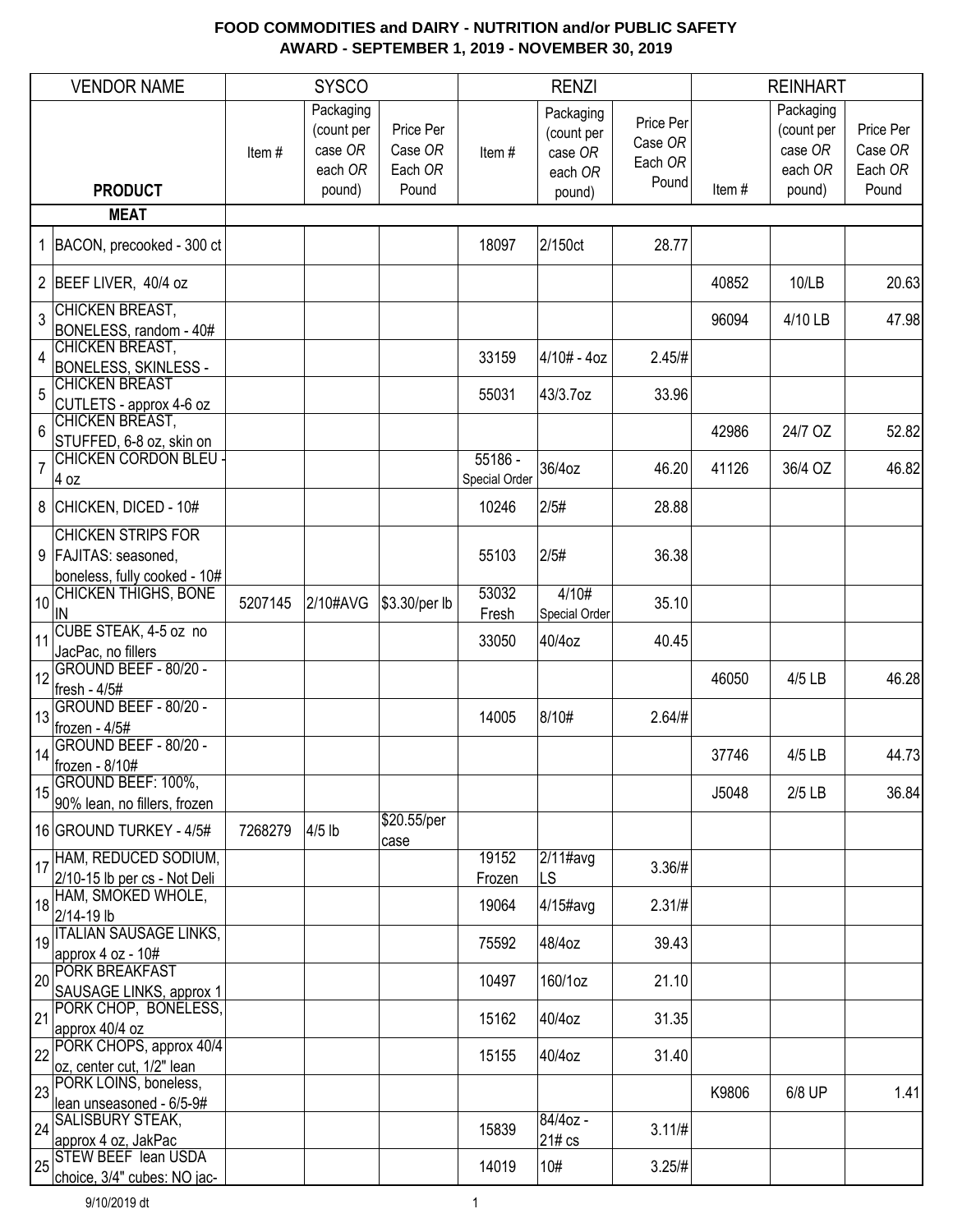|                | <b>VENDOR NAME</b>                     |         | <b>SYSCO</b> |             |         | <b>RENZI</b> |        |       | <b>REINHART</b> |       |
|----------------|----------------------------------------|---------|--------------|-------------|---------|--------------|--------|-------|-----------------|-------|
|                | TOP ROUNDS, 4/8-12 lb,                 |         |              |             |         |              |        |       |                 |       |
|                | 26 USDA choice, trimmed, split         |         |              |             |         |              |        | 38276 | 3/18 UP         | 2.57  |
|                | and tied                               |         |              |             |         |              |        |       |                 |       |
|                | <b>TURKEY BREAST, 2/8-</b>             |         |              |             |         |              |        |       |                 |       |
|                | 27 10lb, premium grade, not            |         |              |             | 54036   | 2/10# avg    | 2.79/# |       |                 |       |
|                | deli, cooked, skinless                 |         |              |             |         |              |        |       |                 |       |
|                | <b>FROZEN FOOD</b>                     |         |              |             |         |              |        |       |                 |       |
| 1              | <b>BABY BACK RIBS -</b>                |         |              |             | 17111   | 16/2.5#avg   | 3.35/H |       |                 |       |
|                | 16/2.25#                               |         |              |             |         |              |        |       |                 |       |
|                | BEEF PATTIES: 80% lean,                |         |              |             |         |              |        |       |                 |       |
| $\overline{2}$ | 100% beef, 3 patties/pound,            |         |              |             |         |              |        | G1438 | 30/5.33         | 29.37 |
|                | round, paper in between                |         |              |             |         |              |        |       |                 |       |
|                | patties - 10#                          |         |              |             |         |              |        |       |                 |       |
| 3              | <b>BREAKFAST SAUSAGE</b>               |         |              |             | 10498   | 160/1oz      | 22.45  |       |                 |       |
|                | PATTIES - approx 1 oz                  |         |              |             |         |              |        |       |                 |       |
|                | <b>BREAKFAST SAUSAGE</b>               |         |              |             | 23048   |              |        |       |                 |       |
|                | 4   PATTIES, VEGETARIAN -              |         |              |             | Special | 112/1.34oz   | 48.49  |       |                 |       |
|                | $112$ / $cs$                           |         |              |             | Order   |              |        |       |                 |       |
| 5              | <b>BREADED CHICKEN</b>                 |         |              |             | 53210   | 10.35#case   | 20.45  |       |                 |       |
|                | PATTY, approx 3 oz, oven               |         |              |             |         |              |        |       |                 |       |
|                | 6 BREADED FISH COOKED                  |         |              |             | 40156   | 80/3.6oz     | 44.32  |       |                 |       |
|                | <b>BREADED FISH:</b>                   |         |              | \$44.81/per | 40161   |              |        |       |                 |       |
|                | 7   uncooked, ready to bake,           | 1072982 | $4/2.5$ lb   |             | Special | 46/3.6oz     | 30.97  |       |                 |       |
|                | NOT DEEP FRY,                          |         |              | case        | Order   |              |        |       |                 |       |
| 8              | <b>BREADED FISH FILLETS -</b>          |         |              |             | 10901   | 10#          | 31.40  |       |                 |       |
|                | approx 4 oz                            |         |              |             |         |              |        |       |                 |       |
| 9              | CHICKEN BREAST,                        | 7203474 | 4/10 lb      | \$55.88/per |         |              |        |       |                 |       |
|                | <b>BONELESS, SKINLESS</b>              |         |              | case        |         |              |        |       |                 |       |
|                | CHICKEN BREASTS,                       |         |              | \$75.79/per |         |              |        |       |                 |       |
|                | 10 approx 6.5 oz, bone in and          | 0778217 | 48/6oz       | case        |         |              |        |       |                 |       |
|                | skin on, no backs, no ribs,            |         |              |             |         |              |        |       |                 |       |
| 11             | CHICKEN FILLETS,                       |         |              |             |         |              |        | V6496 | $2/5$ LB        | 24.89 |
|                | BREADED - approx 4 oz                  |         |              |             |         |              |        |       |                 |       |
|                | 12 CHICKEN LEGS - approx 6             |         |              |             | 53220   | 60/9oz       | 58.99  |       |                 |       |
|                | oz, IQF<br><b>CHICKEN MEAT, DICED:</b> |         |              |             |         |              |        |       |                 |       |
|                | 13 cooked, white & dark meat,          |         |              |             | 10246   | 2/5#         | 28.75  |       |                 |       |
|                |                                        |         |              |             |         |              |        |       |                 |       |
|                | <b>IQF</b>                             |         |              |             |         |              |        |       |                 |       |
|                | 14 CHICKEN NUGGET                      |         |              |             | 55054   | 225/.71oz    | 19.50  |       |                 |       |
|                | 15 CHICKEN PATTY                       |         |              |             | 53210   | 2/5#         | 19.95  |       |                 |       |
|                |                                        |         |              |             |         |              |        |       |                 |       |
|                | 16 CUBED PORK                          |         |              |             | 17079   | 2/5#         | 23.90  |       |                 |       |
|                | 17 DANISH - assorted                   |         |              |             | 51236   | 50/1.25oz    | 21.39  |       |                 |       |
|                | 18 DICED TURKEY                        |         |              |             | 10161   | 2/5#         | 25.15  |       |                 |       |
|                | 19 DINNER ROLLS - 1 oz -               |         |              |             |         |              |        |       |                 |       |
|                | proof & bake                           |         |              |             |         |              |        | R6574 | 288/1.25        | 36.68 |
|                | 20 DONUT - assorted                    |         |              |             | 51119   | 126/1.3oz    | 23.75  |       |                 |       |
|                | <b>FISH NUGGETS - approx 1</b>         |         |              |             |         |              |        |       |                 |       |
| 21             | 0Z                                     |         |              |             | 40157   | 4/5#         | 57.79  |       |                 |       |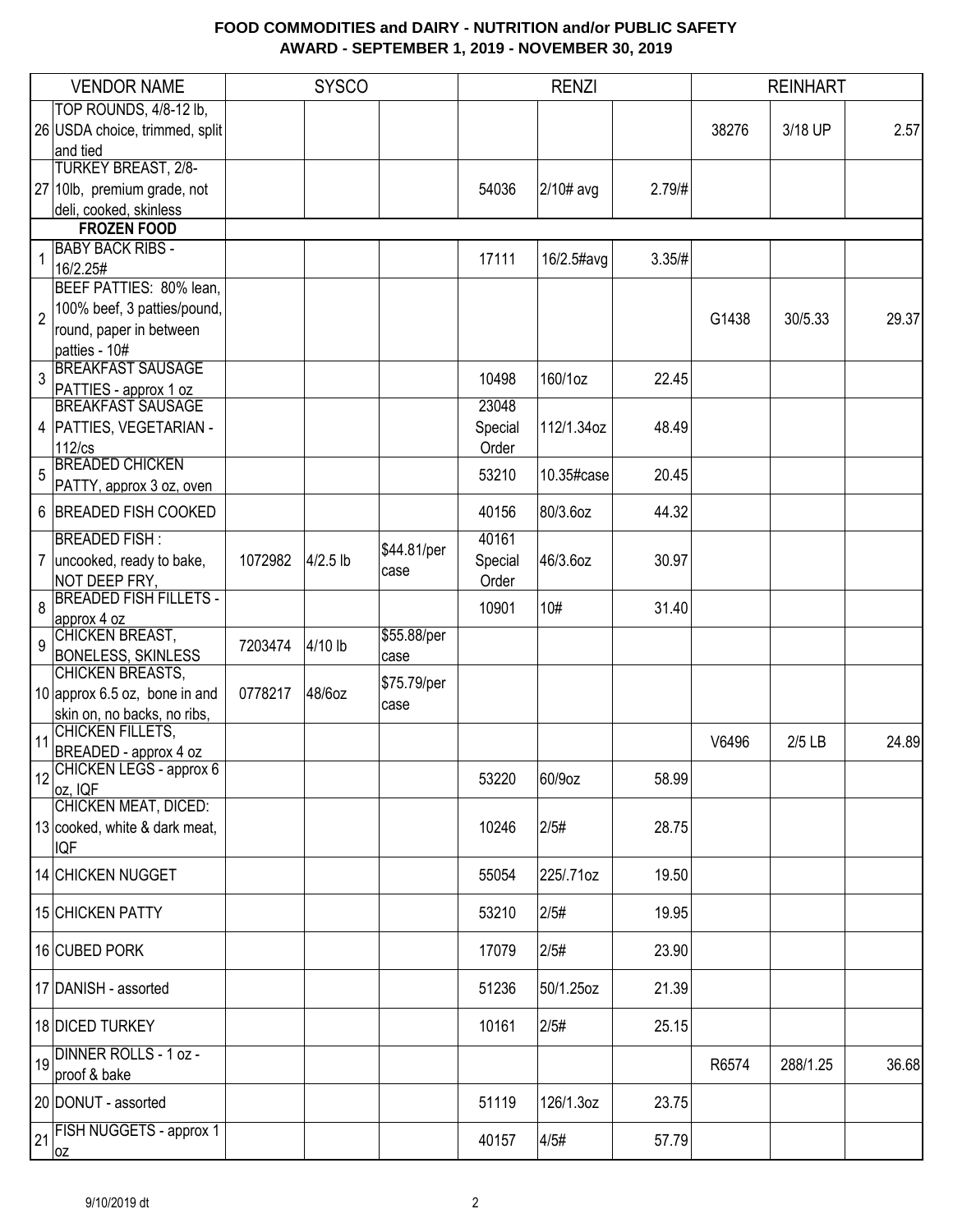|    | <b>VENDOR NAME</b>                                  |         | <b>SYSCO</b> |                     |       | <b>RENZI</b>        |        |       | <b>REINHART</b> |       |
|----|-----------------------------------------------------|---------|--------------|---------------------|-------|---------------------|--------|-------|-----------------|-------|
|    | 22 FRENCH FRIES                                     |         |              |                     |       |                     |        | J1072 | 6/5 LB          | 17.22 |
|    | 23 FRENCH TOAST                                     |         |              |                     |       |                     |        | F1108 | 12/2 LB         | 45.69 |
| 24 | HASHBROWN - approx<br>2.25 oz                       |         |              |                     | 34210 | 240/2.25oz          | 40.86  |       |                 |       |
|    | 25 HOT DOGS - All Beef                              |         |              |                     |       |                     |        | 41764 | $2/5$ LB        | 26.58 |
|    | 26 HOT DOGS (approx 80 cs)                          |         |              |                     | 22999 | 1/10.5#<br>case     | 17.80  |       |                 |       |
| 27 | <b>HOT DOGS - LOW</b><br>SODIUM                     |         |              |                     | 14094 | 8/1<br>10#case      | 20.39  |       |                 |       |
|    | 28 HOT DOGS - TURKEY                                |         |              |                     | 23099 | 160/2oz             | 25.71  |       |                 |       |
| 29 | <b>ITALIAN SAUSAGE</b><br>CUBES: cooked             |         |              |                     | 10489 | 4/5#                | 46.70  |       |                 |       |
|    | 30 MANICOTTI - approx 3 oz                          |         |              |                     | 35243 | 60/2.75oz           | 30.14  |       |                 |       |
|    | 31 MEATBALLS                                        |         |              |                     | 11234 | 10#                 | 21.35  |       |                 |       |
|    | 32 MEATLOAF SLICES                                  |         |              |                     | 33167 | 75/3.2oz<br>15#case | 46.89  |       |                 |       |
|    | 33 OMELETS - approx 1 oz                            | 9546797 | 200/1 oz     | \$36.08/per<br>case |       |                     |        |       |                 |       |
|    | 34 OMELETS - approx 3 oz                            |         |              |                     |       |                     |        | B7934 | 84/3 OZ         | 42.01 |
|    | 35 PANCAKES                                         |         |              |                     | 46034 | 144/1.2oz           | 16.25  |       |                 |       |
| 36 | <b>PANCAKES -</b><br><b>BUTTERMILK - approx 1.2</b> |         |              |                     | 46001 | 144/1.3oz           | 18.80  |       |                 |       |
|    | 37 PEPPERONI: sliced                                |         |              |                     | 32067 | 10#                 | 30.19  |       |                 |       |
| 38 | PIE SHELLS - 10" -<br>Unbaked                       |         |              |                     |       |                     |        | A6786 | 60/CNT          | 41.84 |
|    | 39 PIZZA, CHEESE, 5"<br>ROUND - approx 5 oz         |         |              |                     | 80010 | 60ct                | 51.80  |       |                 |       |
| 40 | PIZZA CRUST, sheet pan -<br>approx 24 oz            |         |              |                     | 38713 | 12/24oz             | 19.10  |       |                 |       |
| 41 | PIZZA CRUST, sheet pan -                            |         |              |                     | 37807 | 10/43oz             | 23.05  |       |                 |       |
| 42 | approx 44 oz<br>PIZZA TOPPING,                      |         |              |                     | 10489 | 4/5#                | 46.50  |       |                 |       |
|    | <b>SAUSAGE</b><br>POLLOCK POTATO                    |         |              |                     |       |                     |        |       |                 |       |
| 43 | <b>CRUNCH NUGGET -</b>                              |         |              |                     | 40157 | 4/5#                | 57.79  |       |                 |       |
| 44 | POPCORN CHICKEN,<br>Plain                           |         |              |                     | 55121 | 2/5#                | 25.52  |       |                 |       |
| 45 | PORK BBQ RIBETTES,<br>cooked, approx 3-4 oz         |         |              |                     | 33024 | 75/3.2oz            | 50.39  |       |                 |       |
| 46 | POTATOES, CUBED (to                                 |         |              |                     | 34109 | 4/5#                | 28.10  |       |                 |       |
|    | pan fry)                                            |         |              |                     |       |                     |        |       |                 |       |
|    | 47 PULLED TURKEY                                    |         |              |                     | 52031 | 2/5#                | 3.90/# |       |                 |       |
|    | 48 RAVIOLI                                          |         |              |                     | 86212 | 4/3#                | 25.10  |       |                 |       |
|    | 49 STEAK UM                                         |         |              |                     | 33168 | 56/3oz              | 33.60  |       |                 |       |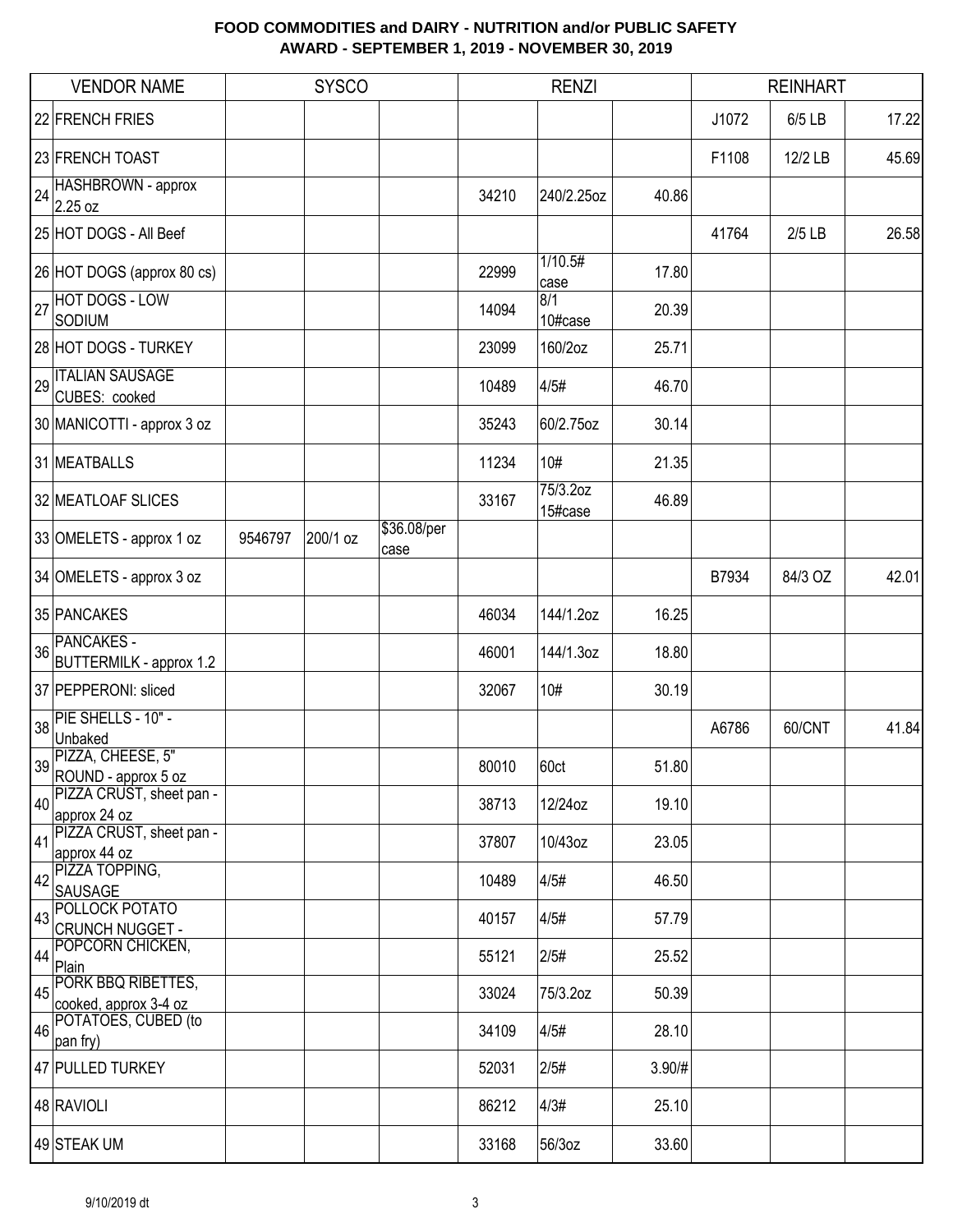|                | <b>VENDOR NAME</b>                             |         | <b>SYSCO</b> |                     |                                | <b>RENZI</b>             |        |       | <b>REINHART</b> |       |
|----------------|------------------------------------------------|---------|--------------|---------------------|--------------------------------|--------------------------|--------|-------|-----------------|-------|
|                | 50 SWEET POTATO FRIES                          |         |              |                     | 34120                          | 6/2.5#                   | 28.65  |       |                 |       |
| 51             | <b>STUFFED SHELLS -</b><br>approx 2 oz         |         |              |                     | 35249                          | 2/7.5#                   | 40.19  |       |                 |       |
|                | 52 TATOR TOT - approx 1 oz                     |         |              |                     | 34008                          | 8/5#                     | 26.35  |       |                 |       |
|                | 53 TURKEY, WHOLE - raw,<br>frozen              | 1032143 | 2/20-22#     | \$1.14/per lb       |                                |                          |        |       |                 |       |
| 54             | TURKEY BREAST - raw,<br>frozen                 |         |              |                     | 52036                          | 2/11#avg                 | 2.73/H |       |                 |       |
| 55             | <b>UNBREADED FISH</b><br>FILLETS - approx 4 oz |         |              |                     | New - Special<br>Order         | 2-4oz 10#<br>UPC#1002976 | 29.70  |       |                 |       |
| 56             | <b>UNBREADED VEAL</b><br>PATTY - approx 4 oz   |         |              |                     |                                |                          |        | 99418 | 10/LB           | 36.22 |
|                | 57 VEGGIE BURGER, regular                      |         |              |                     | 11100 -<br>Special Order       | 48/3.4oz                 | 51.60  | 30064 | 48/3.4OZ        | 52.42 |
|                | 58 VEGGIE BURGER,<br>southwestern              | 9349960 | 48/3.4 oz    | \$51.86/per<br>case | 11075 -<br>Special Order       | 48/3.4oz                 | 50.45  |       |                 |       |
|                | 59 WAFFLES                                     |         |              |                     | 46009                          | 144/1.23oz               | 16.90  |       |                 |       |
|                | 60 WRAPS - 12"                                 |         |              |                     | 60048                          | 6/12ct                   | 16.45  |       |                 |       |
|                | <b>FISH</b>                                    |         |              |                     |                                |                          |        |       |                 |       |
|                | 1 TUNA FISH - 12 oz                            |         |              |                     | 43232<br>Special Order   water | 24/12oz in               | 64.06  | B9646 | 24/12 OZ        | 65.05 |
|                | 2 TUNA FISH - 66.5 oz                          |         |              |                     | 64025                          | 6/66.5oz in<br>water     | 43.49  |       |                 |       |
|                | <b>EGGS</b>                                    |         |              |                     |                                |                          |        |       |                 |       |
|                | EGG PATTIES - 1 oz -<br>∣frozen                |         |              |                     | 27062                          | 144/1oz                  | 19.78  |       |                 |       |
| $\overline{c}$ | EGG PATTIES - 1.75 oz -<br>frozen              |         |              |                     | 27092                          | 144/1.75oz               | 34.07  |       |                 |       |
| 3              | EGG PATTIES - 2 oz -<br>frozen                 |         |              |                     | 27093                          | 100/2oz                  | 26.34  |       |                 |       |
|                | 4 FRESH EGGS - 15/doz                          | 4767022 | $1/15$ DZ    | \$10.33/per<br>case |                                |                          |        |       |                 |       |
|                | 5 FRESH EGGS - 30/doz                          |         |              |                     | 28028                          | 1/30dz                   | 19.70  |       |                 |       |
| 6              | <b>PASTEURIZED EGGS -</b><br>15/2#             |         |              |                     | 27048                          | 15/2#                    | 44.15  |       |                 |       |
| 7              | PEELED HARD COOKED -<br>25#                    |         |              |                     | 28108                          | 1/25#                    | 47.40  |       |                 |       |
|                | <b>PASTA &amp; GRAINS</b>                      |         |              |                     |                                |                          |        |       |                 |       |
|                | 1 BARLEY                                       |         |              |                     | 78309<br>Special Order         | 24/1#                    | 20.41  | L6434 | 24/1 LB         | 20.82 |
| $\overline{2}$ | <b>CASSEROLE EIbOW</b><br>NOODLES              |         |              |                     | 76884                          | 2/10#                    | 20.44  |       |                 |       |
|                | 3 EGG NOODLES                                  |         |              |                     | 84082                          | 1/10# Wide               | 11.95  |       |                 |       |
|                | 4 ElbOW MACARONI                               |         |              |                     | 84073                          | 20#                      | 15.48  |       |                 |       |
|                | 5  LASAGNA NOODLES                             |         |              |                     | 76879                          | 12/1#                    | 15.23  |       |                 |       |
|                | 6   RICE - par boil - $25#$                    |         |              |                     | 66014                          | 25#                      | 12.29  |       |                 |       |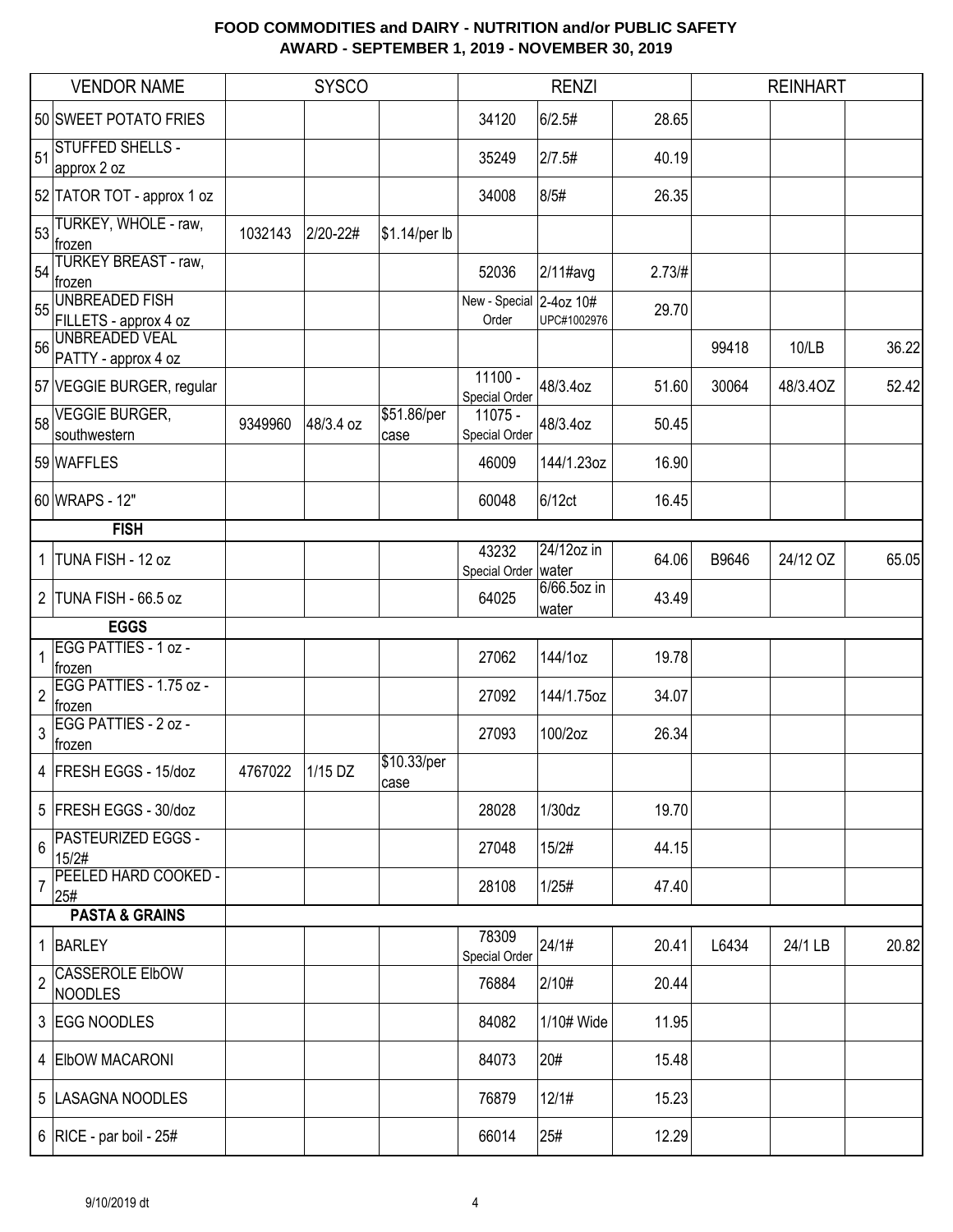|    | <b>VENDOR NAME</b>                                                                       |         | <b>SYSCO</b> |                     |                     | <b>RENZI</b> |       |       | <b>REINHART</b> |       |
|----|------------------------------------------------------------------------------------------|---------|--------------|---------------------|---------------------|--------------|-------|-------|-----------------|-------|
|    | 7   RICE - par boil - $50#$                                                              | 4323366 | 1/50 lb      | \$30.03/per<br>case |                     |              |       |       |                 |       |
|    | 8   ROTINI - tricolor                                                                    |         |              |                     | 76882               | 2/10#        | 23.40 |       |                 |       |
|    | 9 ROTINI - plain                                                                         |         |              |                     | 84083               | 20#          | 16.35 |       |                 |       |
|    | 10 SHELLS - Medium Size                                                                  |         |              |                     | 76913               | 20#          | 19.99 |       |                 |       |
|    | 11 SPAGHETTI                                                                             |         |              |                     | 84072               | 20#          | 17.20 |       |                 |       |
|    | $12$ ZITI                                                                                |         |              |                     | 84074               | 2/10#        | 17.20 |       |                 |       |
|    | <b>BAKING PRODUCTS</b>                                                                   |         |              |                     |                     |              |       |       |                 |       |
|    | 1 BAKING COCOA                                                                           |         |              |                     |                     |              |       | J7957 | $1/5$ LB        | 12.11 |
|    | 2 BAKING POWDER                                                                          |         |              |                     | 68064               | 6/5#         | 39.99 |       |                 |       |
|    | 3 BAKING SODA                                                                            |         |              |                     | 68058               | 24/1#        | 15.45 |       |                 |       |
|    | 4 CANOLA OIL                                                                             |         |              |                     |                     |              |       | J2902 | 6/1 GAL         | 29.23 |
|    | 5 COCONUT: unsweetened                                                                   | 4510921 | 5/2 lb       | \$26.58/per<br>case |                     |              |       |       |                 |       |
|    | 6 CORN STARCH                                                                            |         |              |                     | 91369               | 24/1#        | 16.79 |       |                 |       |
|    | 7 CRAISINS                                                                               | 6889125 | 1/10 lb      | \$26.57/per<br>case |                     |              |       |       |                 |       |
|    | 8 FLOUR - 25#                                                                            |         |              |                     | 10820               | 2/25#        | 14.94 |       |                 |       |
|    | $9$ FLOUR - 50#                                                                          |         |              |                     | 10864               | 50#          | 16.35 |       |                 |       |
| 10 | PEANUT BUTTER CHIPS -<br>25#                                                             |         |              |                     | 75071 Spec<br>Order | 25#          | 66.75 |       |                 |       |
| 11 | <b>SEMI-SWEET</b><br>CHOCOLATE CHIPS - 25#                                               |         |              |                     | 92210               | 25#          | 43.27 |       |                 |       |
|    | 12 SHORTENING                                                                            |         |              |                     | 10954               | 50#          | 33.10 |       |                 |       |
|    | 13 SUGAR, BROWN - 2#                                                                     |         |              |                     | 11183               | 12/2#        | 24.99 |       |                 |       |
|    | 14 SUGAR, BROWN - 50#                                                                    |         |              |                     | 67009               | 50#          | 32.35 |       |                 |       |
|    | $15\overline{\smash{\big  \frac{\text{SUGAR},}{\text{SUGAR},}}\n}$<br>CONFECTIONERY - 2# |         |              |                     | 92205               | 12/2#        | 24.25 |       |                 |       |
|    | $16$ SUGAR,<br>CONFECTIONERY - 50#                                                       |         |              |                     | 67007               | 50#          | 33.19 |       |                 |       |
|    | 17 SUGAR, GRANULATED -<br>5#                                                             |         |              |                     | 96240               | 8/5#         | 25.66 |       |                 |       |
|    | SUGAR, GRANULATED -<br>50#                                                               |         |              |                     | 68395               | 50#          | 29.60 |       |                 |       |
|    | 19 VANILLA EXTRACT - Gal                                                                 |         |              |                     | 96205               | $4/1$ gal    | 31.07 |       |                 |       |
|    | 20 VEGETABLE OIL - Gal                                                                   |         |              |                     | 30088               | $6/1$ gal    | 32.05 |       |                 |       |
|    | 21 WALNUTS                                                                               |         |              |                     |                     |              |       | 23044 | 2/2.5 LB        | 34.00 |
|    | <b>INDIVIDUAL / BULK CEREALS</b>                                                         |         |              |                     |                     |              |       |       |                 |       |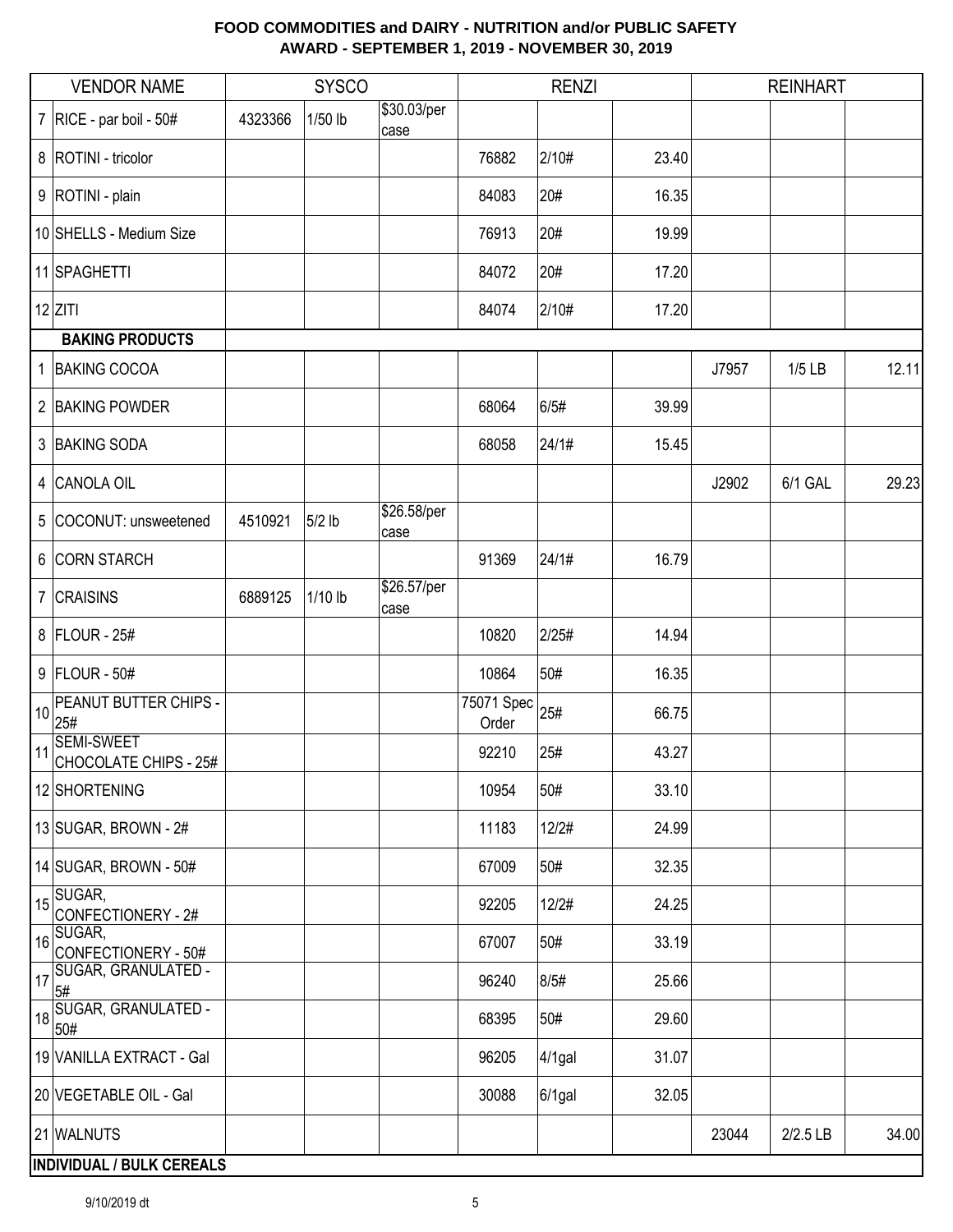|                 | <b>VENDOR NAME</b>                                             |         | <b>SYSCO</b> |                     |                        | <b>RENZI</b>                          |       |       | <b>REINHART</b> |       |
|-----------------|----------------------------------------------------------------|---------|--------------|---------------------|------------------------|---------------------------------------|-------|-------|-----------------|-------|
|                 | <b>BRAN FLAKES - Individual -</b><br>1 oz                      |         |              |                     | 75488<br>Special Order | 96/1oz                                | 24.88 |       |                 |       |
| $\overline{c}$  | <b>BRAN FLAKES - Bulk - 35</b><br>0Z                           |         |              |                     | 92331<br>Special Order | 4/35oz                                | 14.15 |       |                 |       |
| 3               | CHEERIOS - Individual - 1<br>loz                               |         |              |                     | 84160                  | 96/1oz                                | 19.69 |       |                 |       |
| 4               | CHEERIOS - Bulk - 29 oz -<br>35 oz                             |         |              |                     | 76254                  | 4/35oz                                | 14.44 |       |                 |       |
| 5               | <b>CINNAMON TOASTIES -</b><br>Individual - 1 oz                |         |              |                     | 84065                  | 96/1oz                                | 20.16 |       |                 |       |
| $6\phantom{1}6$ | CINNAMON TOASTIES -<br>Bulk - 32 oz - 35 oz                    |         |              |                     | 92334<br>Special Order | 4/35oz                                | 22.97 |       |                 |       |
| $\overline{7}$  | CORN FLAKES - Individual<br>$1$ oz                             |         |              |                     | 76496<br>Special Order | 96/1oz                                | 19.45 |       |                 |       |
| 8               | CORN FLAKES - Bulk - 32<br>oz - 35 oz                          |         |              |                     | 76255                  | 4/35oz                                | 13.09 |       |                 |       |
| 9               | <b>CREAM OF WHEAT - Bulk -</b><br>28 oz - 35 oz                |         |              |                     | 85523                  | 12/28oz                               | 26.20 |       |                 |       |
| 10              | <b>CREAM OF WHEAT -</b><br>Individual - 1 oz                   |         |              |                     |                        | NO AWARD                              |       |       |                 |       |
| 11              | <b>FROSTED FLAKES -</b><br>Individual - 1 oz                   |         |              |                     | 10522                  | 96/1oz                                | 21.35 |       |                 |       |
|                 | 12 FROSTED FLAKES - Bulk -<br>35 oz - 45 oz                    | 6781587 | 4/35 oz      | \$16.76/per<br>case |                        |                                       |       |       |                 |       |
|                 | $\left  \frac{1}{13} \right $ OATMEAL - Individual - 1<br>l OZ |         |              |                     |                        |                                       |       | 92336 | 10/12CNT        | 25.02 |
|                 | $\frac{1}{14}$ QUICK OATS - 35 oz - 45<br>l OZ                 |         |              |                     |                        |                                       |       | C2468 | 12/42 OZ        | 28.51 |
|                 | 15 RAISIN BRAN - Individual -<br>1 oz                          |         |              |                     | 10519<br>Special Order | 96/1oz                                | 20.40 | 12330 | 96/CNT          | 26.65 |
|                 | $16$ RAISIN BRAN - Bulk - 35<br>l OZ                           |         |              |                     | 76243                  | 4/35oz                                | 15.55 |       |                 |       |
|                 | 17SPECIAL K - Individual - 1<br>l OZ                           |         |              |                     | 84026                  | 96/1oz                                | 27.22 |       |                 |       |
|                 | 18 RICE CRISPIES - Individual                                  |         |              |                     | 10634                  | 96/1oz                                | 21.44 |       |                 |       |
|                 | 19 RICE CRISPIES - Bulk - 32<br>oz - 35 oz                     |         |              |                     | 76256                  | 4/35oz                                | 15.39 |       |                 |       |
| 20              | SHREDDED WHEAT -<br>Individual - 1 oz - 1.2 oz                 |         |              |                     | 10518<br>Special Order | 96/1oz                                | 25.40 |       |                 |       |
| 21              | SHREDDED WHEAT - Bulk<br>$-32$ oz $-35$ oz                     |         |              |                     | 76253<br>Special Order | 4/35oz                                | 25.15 |       |                 |       |
| 22              | <b>TOOTIE FRUTIES -</b><br>Individual - 1 oz                   |         |              |                     | 10520                  | 96/1oz                                | 21.97 |       |                 |       |
| 23              | <b>TOOTIE FRUTIES - Bulk -</b><br>35 oz                        |         |              |                     | 92336<br>Special Order | 4/35oz                                | 16.40 |       |                 |       |
|                 | <b>DESSERT MIXES</b>                                           |         |              |                     |                        |                                       |       |       |                 |       |
| $\mathbf{1}$    | ANGEL FOOD CAKE -<br>12/1#                                     |         |              |                     | New Special<br>Order   | 12/16oz Betty<br>Crocker<br>UPC#44030 | 42.41 | 27302 | 12/16 OZ        | 64.88 |
|                 | 2 APPLE PIE FILLING - #10                                      |         |              |                     | 73066                  | 6/#10                                 | 43.15 |       |                 |       |
|                 | 3 BROWNIE MIX - 6/5#                                           |         |              |                     | 28038                  | 6/5#                                  | 26.75 |       |                 |       |
|                 | 4   BROWNIE MIX, Sugar Free                                    |         |              |                     |                        | NO AWARD                              |       |       |                 |       |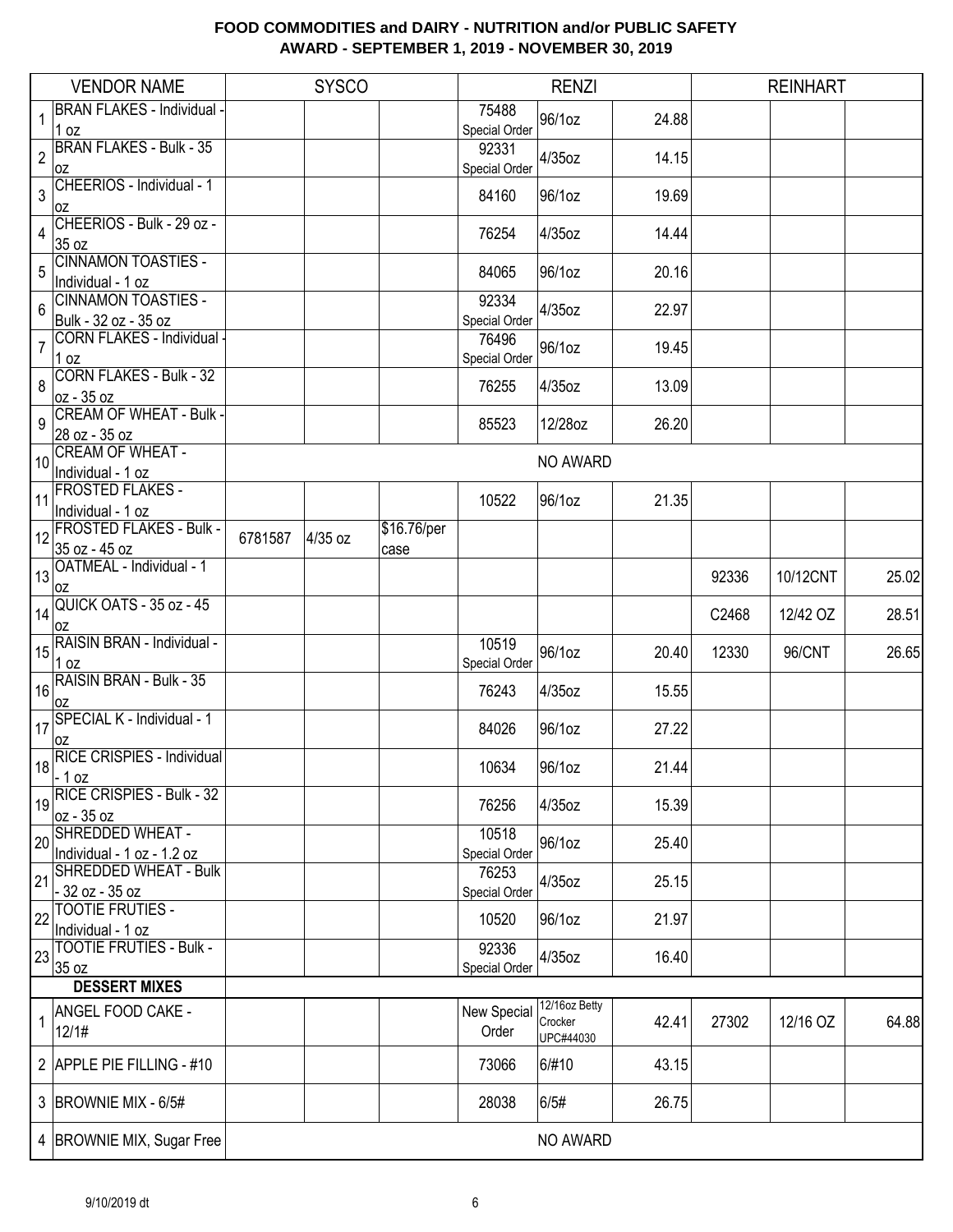|                | <b>VENDOR NAME</b>                                               |         | <b>SYSCO</b> |                     |                           | <b>RENZI</b> |       |       | <b>REINHART</b> |       |
|----------------|------------------------------------------------------------------|---------|--------------|---------------------|---------------------------|--------------|-------|-------|-----------------|-------|
|                | 5 CAKE MIX, CARROT                                               |         |              |                     | 28139                     | 6/5#         | 36.49 |       |                 |       |
| $6\phantom{a}$ | CAKE MIX, CARROT,<br>Sugar Free                                  |         |              |                     |                           | NO AWARD     |       |       |                 |       |
|                | 7 CAKE MIX, CHOCOLATE                                            |         |              |                     | 27955                     | 6/5#         | 26.70 |       |                 |       |
| 8              | CAKE MIX, CHOCOLATE,<br>Sugar Free                               |         |              |                     |                           | NO AWARD     |       |       |                 |       |
|                | 9 CAKE MIX, SPICE                                                | 6048904 | 6/5 lb       | \$68.45/per<br>case | 28250<br>Special Order    | 6/5#         | 41.75 |       |                 |       |
|                | 10 CAKE MIX, YELLOW                                              |         |              |                     | 27973<br>Special Order    | 6/5#         | 23.70 | G5228 | 6/5 LB          | 24.01 |
|                | 11 CAKE MIX, WHITE                                               |         |              |                     | 28221<br>Special Order    | 6/5#         | 23.70 | G5234 | 6/5 LB          | 24.01 |
| 12             | CAKE MIX, WHITE, Sugar<br>Free                                   |         |              |                     |                           | NO AWARD     |       |       |                 |       |
|                | 13 CHEESECAKE                                                    |         |              |                     | 28216                     | 6/4#         | 59.75 |       |                 |       |
|                | 14 GINGERBREAD MIX                                               | 6048904 | $6/5$ lb     | \$68.45/per<br>case | 28114<br>Special Order    | 6/5#         | 37.30 |       |                 |       |
|                | ICING, READY TO<br>15 SPREAD: MUST BE<br>SHELF STABLE: Chocolate |         |              |                     | 45314<br>Special<br>Order | 12#          | 23.20 |       |                 |       |
|                | ICING, READY TO<br>16 SPREAD: MUST BE<br>SHELF STABLE: Vanilla - |         |              |                     | 45315                     | 12#          | 21.65 |       |                 |       |
| 17             | ICING, CHOCOLATE,<br>Sugar Free                                  |         |              |                     |                           | NO AWARD     |       |       |                 |       |
|                | 18 ICING, WHITE, Sugar Free                                      |         |              |                     |                           | NO AWARD     |       |       |                 |       |
|                | 19 MUFFIN MIX, BANANA<br><b>NUT</b>                              |         |              |                     | 28014<br>Special Order    | 6/5#         | 52.99 |       |                 |       |
|                | 20 MUFFIN MIX, BASIC                                             |         |              |                     |                           |              |       | J7662 | 6/5 LB          | 22.77 |
|                | 21 MUFFIN MIX, BLUEBERRY                                         |         |              |                     | 28424<br>Special Order    | 6/5#         | 25.35 |       |                 |       |
|                | 22 MUFFIN MIX, BRAN                                              |         |              |                     | 76608<br>Special Order    | 6/5#         | 52.09 |       |                 |       |
|                | 23 MUFFIN MIX, CORN                                              |         |              |                     | 28217                     | 6/5#         | 28.78 |       |                 |       |
|                | 24 MUFFIN MIX, HONEY<br><b>BRAN</b>                              |         |              |                     | 28225<br>Special Order    | 6/5#         | 41.94 |       |                 |       |
|                | <b>COOKING PRODUCTS</b>                                          |         |              |                     |                           |              |       |       |                 |       |
|                | 1 BEEF BASE                                                      |         |              |                     | 57728<br>Special Order    | 12/1#        | 20.90 |       |                 |       |
| $\overline{2}$ | <b>BEEF BASE, LOW</b><br><b>SODIUM</b>                           |         |              |                     | 57716                     | 12/1#        | 59.20 |       |                 |       |
| 3              | <b>BEEF BROTH, LOW</b><br><b>SODIUM</b>                          |         |              |                     |                           | NO AWARD     |       |       |                 |       |
|                | 4 BISQUICK MIX                                                   |         |              |                     | 28237                     | 6/5#         | 25.10 |       |                 |       |
|                | 5 BREAD CRUMBS, ITALIAN                                          |         |              |                     | 29131                     | 6/5#         | 27.37 |       |                 |       |
|                | 6 CHICKEN BROTH                                                  |         |              |                     | 36580                     | 12/48oz      | 26.18 |       |                 |       |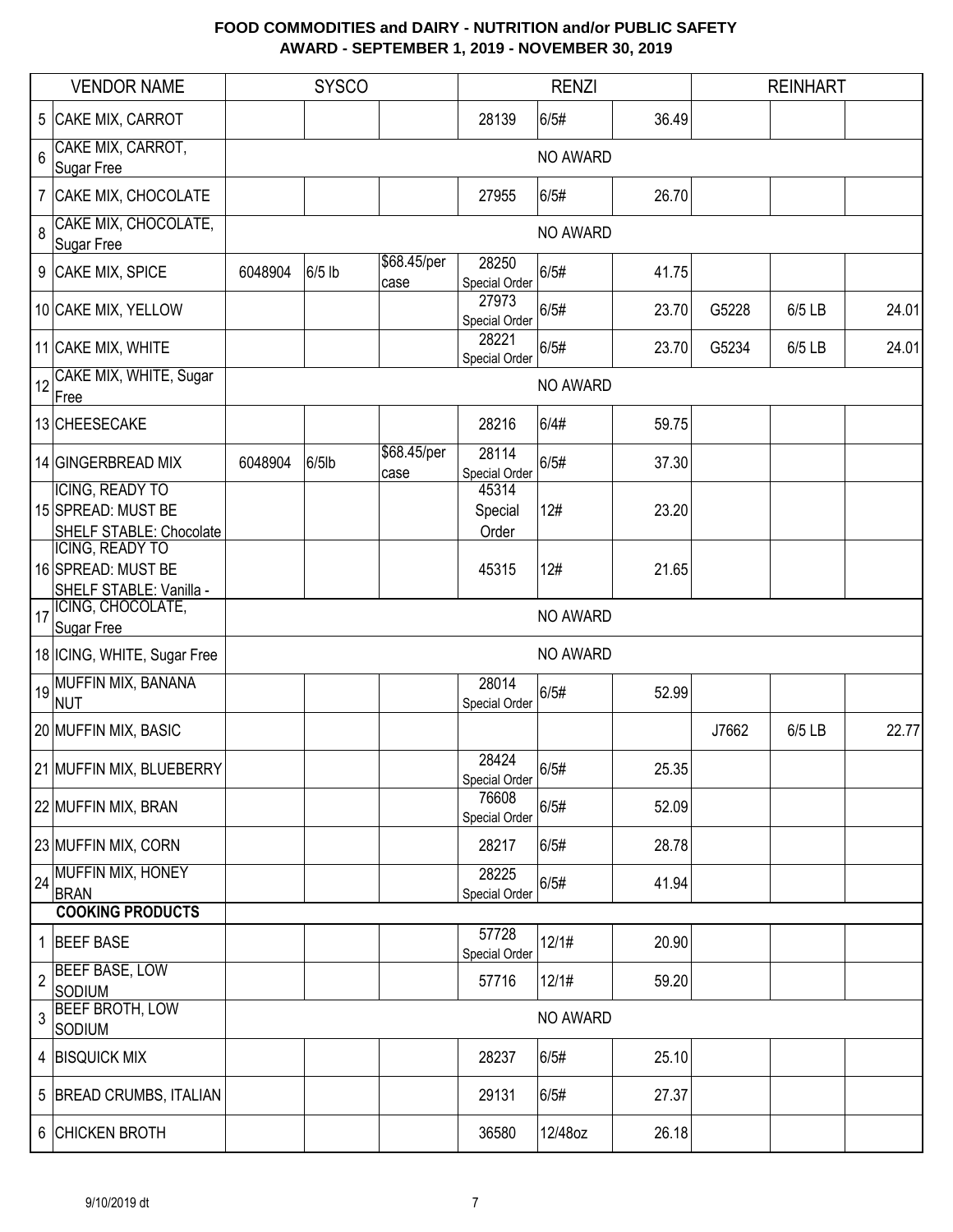|    | <b>VENDOR NAME</b>                                                      |         | <b>SYSCO</b> |                     |                           | <b>RENZI</b>      |       |       | <b>REINHART</b> |        |
|----|-------------------------------------------------------------------------|---------|--------------|---------------------|---------------------------|-------------------|-------|-------|-----------------|--------|
|    | <b>CHICKEN BROTH, LOW</b><br><b>SODIUM</b>                              |         |              |                     |                           | NO AWARD          |       |       |                 |        |
|    | 8 CHICKEN GRAVY, #5                                                     | 4220364 | 12/#5        | \$49.29/per<br>case |                           |                   |       |       |                 |        |
| 9  | <b>CHICKEN GRAVY, LOW</b><br>SODIUM                                     | 8877219 | 8/22.6 Z     | \$44.19/per<br>case |                           |                   |       |       |                 |        |
|    | 10 CHICKEN BASE - 1#                                                    |         |              |                     | 57729<br>Special Order    | 12/1#             | 29.50 |       |                 |        |
|    | 11 CHICKEN BASE - 5#                                                    |         |              |                     | 57759<br>Special Order    | 2/5#              | 49.75 | 22562 | 4/5 LB          | 117.17 |
|    | CHICKEN BASE, LOW<br>SODIUM                                             |         |              |                     | 57715                     | 12/1#             | 54.80 |       |                 |        |
|    | 13 CRISPY ONIONS                                                        |         |              |                     | 73125                     | 6/24oz            | 33.29 |       |                 |        |
|    | 14 FALAFEL                                                              | 8022297 | $2/5$ lb     | \$27.84/per<br>case |                           |                   |       |       |                 |        |
|    | <b>INSTANT BROTH &amp;</b><br>15 SEASONING - BEEF, LOW<br><b>SODIUM</b> |         |              |                     | 91235<br>Special<br>Order | 300/4gm           | 35.33 |       |                 |        |
|    | <b>INSTANT BROTH &amp;</b><br>16 SEASONING - CHICKEN,<br>LOW SODIUM     |         |              |                     | 91236<br>Special<br>Order | 300/4gm           | 35.33 |       |                 |        |
| 17 | MINCED GARLIC, IN<br><b>LIQUID</b>                                      |         |              |                     | 68103                     | 6/35oz            | 32.34 |       |                 |        |
|    | 18 PANCAKE MIX                                                          |         |              |                     | 28085                     | 6/5#              | 20.75 |       |                 |        |
|    | 19 PORK GRAVY MIX                                                       |         |              |                     |                           |                   |       | 26942 | 8/16 OZ         | 31.84  |
|    | 20 PORK GRAVY MIX, LOW<br><b>SODIUM</b>                                 | 8877714 | 8/16 oz      | \$36.24/per<br>case |                           |                   |       |       |                 |        |
| 21 | <b>SOY SAUCE, LOW</b><br><b>SODIUM</b>                                  |         |              |                     | 37300<br>Special Order    | 6/.5 gal          | 37.60 | 20348 | 6/.5 GAL        | 38.71  |
| 22 | <b>STUFFING MIX, CHICKEN -</b><br>6/3.5#                                |         |              |                     | 65040                     | 6/55 oz           | 59.41 |       |                 |        |
|    | on STUFFING MIX,<br>$23$ CORNBREAD - 6/3.5#                             |         |              |                     |                           |                   |       | W7760 | 6/56 OZ         | 66.23  |
| 24 | <b>SWEETENED</b><br>CONDENSED MILK - 24/14                              | 9312596 | 24/14 oz     | \$46.01/per<br>case |                           |                   |       |       |                 |        |
|    | 25 TEMPURA BATTER                                                       |         |              |                     | 28130                     | 6/5#              | 48.84 |       |                 |        |
| 26 | <b>THICK-IT INSTANT</b><br><b>HEALTHCARE FOOD</b>                       |         |              |                     | 76723<br>Special order    | 100/6.5gm         | 14.85 |       |                 |        |
| 27 | <b>THICK-IT INSTANT</b><br><b>HEALTHCARE FOOD</b>                       |         |              |                     | 76732                     | 25#               | 63.95 |       |                 |        |
|    | 28 TOFU - 12/14 oz                                                      | 0684936 | 12/14 oz     | \$16.59/per<br>case |                           |                   |       |       |                 |        |
|    | 29 TOFU - 6/4#                                                          |         |              |                     | 88520                     | 6/4#              | 31.70 |       |                 |        |
|    | 30 TURKEY GRAVY MIX                                                     |         |              |                     | 57698                     | 8/16oz            | 37.50 |       |                 |        |
| 31 | <b>TURKEY GRAVY MIX,</b><br>LOW SODIUM                                  |         |              |                     | 28448                     | 8/15oz<br>Poultry | 27.30 |       |                 |        |
|    | 32 VEGETABLE BASE                                                       |         |              |                     | 57696<br>Special Order    | 6/1#              | 20.85 |       |                 |        |
|    | 33 VINEGAR                                                              |         |              |                     | 56100                     | $4/1$ gal         | 6.43  |       |                 |        |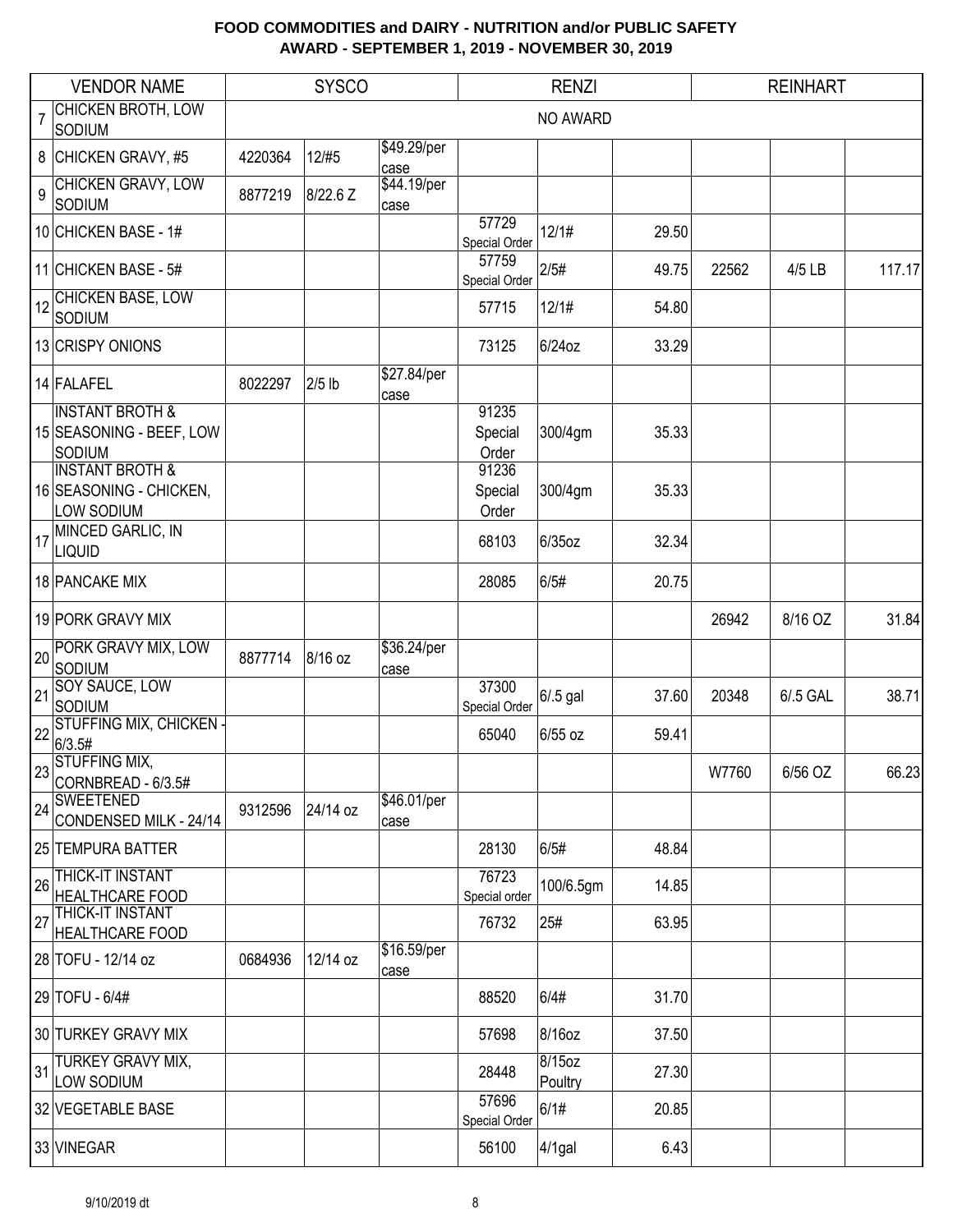|                | <b>VENDOR NAME</b>                               | <b>SYSCO</b> |                                                       | <b>RENZI</b> |       |       | <b>REINHART</b> |       |
|----------------|--------------------------------------------------|--------------|-------------------------------------------------------|--------------|-------|-------|-----------------|-------|
| 34             | <b>WORCESTERSHIRE</b>                            |              | 75181                                                 | $4/1$ gal    | 25.25 |       |                 |       |
|                | <b>SAUCE</b>                                     |              |                                                       |              |       |       |                 |       |
| 35             | <b>WORCESTERSHIRE</b>                            |              |                                                       | NO AWARD     |       |       |                 |       |
|                | SAUCE, LOW SODIUM                                |              |                                                       |              |       |       |                 |       |
|                | <b>SALAD DRESSINGS</b>                           |              |                                                       |              |       |       |                 |       |
| 1              | <b>SALAD DRESSING Low</b>                        |              | 56058                                                 | $4/1$ gal    | 33.24 | 13652 | 4/1 GAL         | 37.71 |
|                | Fat French<br><b>SALAD DRESSING Low</b>          |              | Special Order                                         |              |       |       |                 |       |
| $\overline{c}$ | <b>Fat Ranch</b>                                 |              | 78427                                                 | $4/1$ gal    | 38.99 |       |                 |       |
| 3              | <b>SALAD DRESSING Low</b><br>Fat Golden Italian  |              | 56025                                                 | $4/1$ gal    | 28.49 |       |                 |       |
| 4              | <b>SALAD DRESSING Low</b><br>Fat Thousand Island |              | 56147<br>Special Order                                | $4/1$ gal    | 34.22 |       |                 |       |
| 5              | <b>SALAD DRESSING</b><br>Catalina                |              | 67266<br>Special Order                                | $4/1$ gal    | 40.39 |       |                 |       |
|                | 6 SALAD DRESSING Italian                         |              | 56176                                                 | $4/1$ gal    | 31.37 |       |                 |       |
|                | 7 SALAD DRESSING Ranch                           |              | 56171                                                 | $4/1$ gal    | 32.85 |       |                 |       |
| 8              | <b>SALAD DRESSING</b><br>Thousand Island         |              | 56175<br>Special Order                                | $4/1$ gal    | 32.00 |       |                 |       |
| 9              | <b>SALAD DRESSING</b>                            |              | 28215                                                 | 12/7.6oz     | 27.79 |       |                 |       |
|                | POWDER MIX, Italian<br><b>SPICES</b>             |              |                                                       |              |       |       |                 |       |
|                |                                                  |              | 68055                                                 |              |       |       |                 |       |
|                | 1 BASIL LEAVES                                   |              | Special Order                                         | 3/20oz       | 25.84 | 10510 | 12/0Z           | 12.18 |
|                | 2 BASIL, CRUSHED                                 |              | 68023                                                 | 6/12oz       | 45.90 |       |                 |       |
|                | 3 BLACK PEPPER                                   |              | 68554<br>Special Order                                | 12/16oz      | 70.75 | 24108 | 18/OZ           | 12.18 |
|                | 4 CELERY SALT                                    |              | 68122<br>Special Order                                | 6/36oz       | 31.25 | J2836 | 14/OZ           | 7.57  |
|                | 5 CHILI POWDER                                   |              | 69275<br>Special Order                                | 6/16oz       | 33.65 | 22890 | 17/0Z           | 8.15  |
|                | 6 CHIVES, DRIED - 1 oz                           |              | 68086                                                 | 6/10z        | 27.99 | 24012 | 1/OZ            | 5.27  |
|                | 7 CHIVES, DRIED - $6/#10$                        |              |                                                       |              | 25.60 |       |                 |       |
|                | 8 CINNAMON                                       |              | 68090                                                 | 6/18oz       | 47.51 | 24180 | 15/OZ           | 7.49  |
|                | 9 CRUSHED RED PEPPER                             |              | 68269<br>Special order                                | 6/12oz       | 26.56 | 24018 | 12/0Z           | 7.67  |
|                | 10 DILL WEED                                     |              | $\frac{3p}{\text{New Special}}\Big _{6/50z}$<br>Order |              | 31.84 | 10512 | 5/OZ            | 11.08 |
|                | 11 GARLIC, GRANULATED                            |              | New Special 6/25oz<br>Order                           |              | 59.40 | 24210 | 24/OZ           | 12.99 |
|                | 12 GARLIC POWDER                                 |              | 69258<br>Special Order                                | 6/19oz       | 45.63 | 24042 | 21/0Z           | 11.31 |
|                | 13 GROUND GINGER                                 |              | 69260<br>Special Order                                | 6/16oz       | 44.15 | 24054 | 16/OZ           | 14.12 |
|                | 14 LEMON PEPPER                                  |              | 68296                                                 | 6/28oz       | 64.89 | 28588 | 28/OZ           | 11.62 |
| 15             | <b>MONTREAL STEAK</b><br><b>SEASONING</b>        |              | 68343                                                 | 6/26oz       | 51.56 | 28758 | 28/OZ           | 10.31 |
| 16             | MRS. DASH SALT<br>SUBSTITUTE - ORIGINAL          |              |                                                       |              |       | 13694 | 19/0Z           | 12.77 |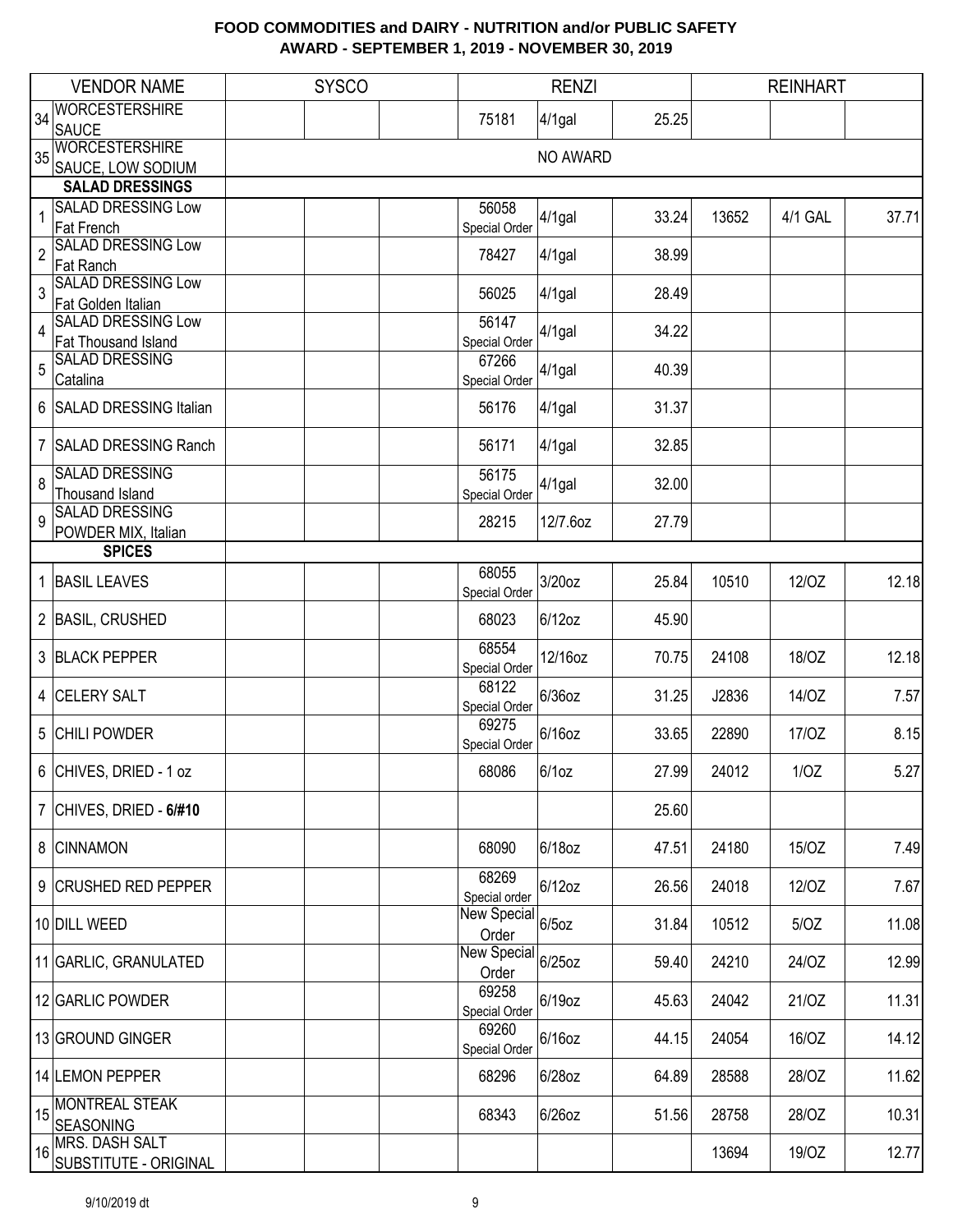|                | <b>VENDOR NAME</b>                                  |         | <b>SYSCO</b> |                     |                               | <b>RENZI</b>    |       |       | <b>REINHART</b> |       |
|----------------|-----------------------------------------------------|---------|--------------|---------------------|-------------------------------|-----------------|-------|-------|-----------------|-------|
|                | 17 NUTMEG                                           |         |              |                     | 69262<br>Special Order        | 6/16oz          | 90.50 | 24084 | 16/OZ           | 15.94 |
|                | 18 ONIONS, dehydrated                               |         |              |                     | New Special 6/16oz -<br>Order | <b>UPC#0348</b> | 27.36 | T8326 | 14/OZ           | 6.25  |
|                | 19 ONION POWDER                                     |         |              |                     | New Special 6/20oz -<br>Order | <b>UPC#0348</b> | 30.66 | 24400 | 20/OZ           | 6.72  |
|                | 20 OREGANO                                          |         |              |                     | 68014<br>Special Order        | 3/1.5#          | 34.97 | 24252 | 24/OZ           | 23.31 |
|                | 21 PAPRIKA                                          |         |              |                     | 69335<br>Special Order        | 6/16oz          | 34.17 | 24186 | 18/OZ           | 9.92  |
|                | 22 PARSLEY FLAKES                                   |         |              |                     |                               |                 |       | 24198 | 11/0Z           | 13.37 |
|                | 23 POULTRY SEASONING                                |         |              |                     | 69268<br>Special Order        | 6/12oz          | 49.94 | 24132 | 10/OZ           | 9.42  |
|                | 24 TACO SEASONING                                   |         |              |                     | 56683                         | 5#              | 13.79 |       |                 |       |
|                | <b>SOUP</b>                                         |         |              |                     |                               |                 |       |       |                 |       |
| $\mathbf{1}$   | <b>CHICKEN NOODLE LO-SO</b><br>$-7.5$ oz            |         |              |                     | 76569                         | 24/7.25oz       | 20.89 |       |                 |       |
| $\overline{2}$ | <b>CHICKEN NOODLE LO-SO</b><br>- 50 oz              |         |              |                     | 11892<br>Special Order        | 12/50oz         | 41.75 |       |                 |       |
| 3              | <b>CREAM OF CELERY - 7.5</b><br>0Z                  |         |              |                     |                               | NO AWARD        |       |       |                 |       |
| 4              | CREAM OF CELERY,<br>CONDENSED - 50 oz               |         |              |                     | 76592                         | 12/50oz         | 39.63 |       |                 |       |
| 5              | <b>CREAM OF CHICKEN - 7.5</b>                       |         |              |                     | 36699                         | 24/7.25oz       | 21.04 |       |                 |       |
| 6              | 0Z<br><b>CREAM OF CHICKEN, LO-</b>                  |         |              |                     |                               | NO AWARD        |       |       |                 |       |
| $\overline{7}$ | SO - 7.5 oz<br><b>CREAM OF MUSHROOM -</b><br>7.5 oz |         |              |                     | 36670                         | 24/7.25oz       | 19.34 |       |                 |       |
| 9              | <b>CREAM OF MUSHROOM -</b><br>50 oz                 |         |              |                     | 11899                         | 12/50oz         | 46.45 |       |                 |       |
| 10             | <b>CREAM OF MUSHROOM</b><br>LO-SO#5                 |         |              |                     | 36671<br>Special Order        | 24/7.25oz       | 19.69 |       |                 |       |
|                | 11 TOMATO - 7.5 oz                                  |         |              |                     | 76590                         | 24/7.25oz       | 17.78 |       |                 |       |
|                | 12 TOMATO, CONDENSED -<br>50 oz                     |         |              |                     | 11890                         | 12/50oz         | 31.30 |       |                 |       |
|                | 13 TOMATO LO-SO - #5                                | 4146445 | 12/50 oz     | \$46.28/per<br>case |                               |                 |       |       |                 |       |
|                | 14 TOMATO LO-SO - 7.5 oz                            | 4013066 | 24/7.25 oz   | \$19.79/per<br>case | 36994<br>Special Order        | 24/7.25oz       | 18.04 |       |                 |       |
| 15             | VEGETABLE LO-SO - 7.5<br>loz                        | 4013108 | 24/7.25 oz   | \$20.77/per<br>case | 36997<br>Special Order        | 24/7.25oz       | 19.29 |       |                 |       |
|                | <b>FROZEN DESSERTS</b>                              |         |              |                     |                               |                 |       |       |                 |       |
|                | 1 APPLE PIE RAW                                     |         |              |                     | 48034                         | 6/46oz          | 31.99 |       |                 |       |
|                | 2 APPLE PIE BAKED                                   |         |              |                     | 48336                         | 6/10"           | 39.40 |       |                 |       |
|                | 3 APPLE PIE SUGAR FREE                              |         |              |                     |                               |                 |       | D6966 | 6/38 OZ         | 37.17 |
|                | 4 BERRY MEDLEY                                      |         |              |                     | 45264                         | 2/5#            | 24.50 |       |                 |       |
|                | 5 BLUEBERRY PIE RAW                                 |         |              |                     | 48092                         | 6/46oz          | 42.34 |       |                 |       |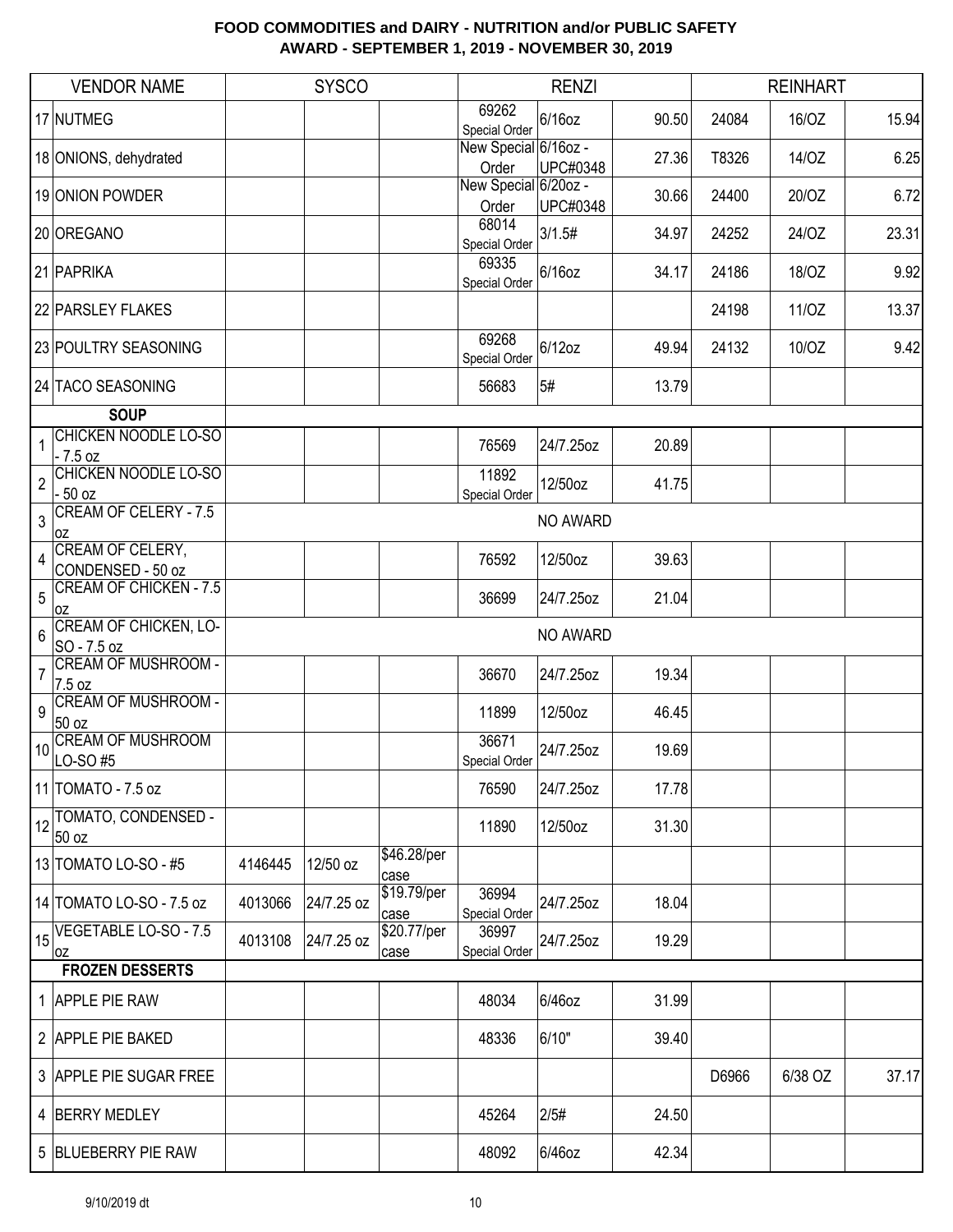|    | <b>VENDOR NAME</b>                              |         | <b>SYSCO</b> |                     |       | <b>RENZI</b>         |       |       | <b>REINHART</b> |       |
|----|-------------------------------------------------|---------|--------------|---------------------|-------|----------------------|-------|-------|-----------------|-------|
| 6  | <b>BLUEBERRY PIE, DIET</b><br><b>SUGAR FREE</b> |         |              |                     |       | NO AWARD             |       |       |                 |       |
|    | 7 BOSTON CREAM PIE                              |         |              |                     | 48025 | 6/33oz               | 38.40 |       |                 |       |
|    |                                                 |         |              |                     |       |                      |       |       |                 |       |
|    | 8 CARROT CAKE premade                           |         |              |                     | 48042 | 4/96oz               | 71.06 |       |                 |       |
|    | 9 CHERRY PIE RAW                                |         |              |                     | 48030 | 6/46oz               | 41.89 |       |                 |       |
| 10 | CHERRY PIE, DIET<br><b>SUGAR FREE</b>           |         |              |                     |       | NO AWARD             |       |       |                 |       |
| 11 | CREAM PIE: Banana<br>Cream                      |         |              |                     | 48176 | 6/27oz               | 33.17 |       |                 |       |
|    | 12 CREAM PIE: Chocolate                         |         |              |                     | 48089 | 6/10"                | 32.95 |       |                 |       |
| 13 | <b>CREAM PIE: Coconut</b><br>Cream              |         |              |                     | 48024 | 6/27oz               | 32.96 |       |                 |       |
| 14 | <b>FRUIT OF THE FOREST</b><br>PIE               |         |              |                     | 48040 | 6/10"                | 52.08 |       |                 |       |
| 15 | ICE CREAM, CHOCOLATE                            |         |              |                     | 71012 | 24/4oz               | 7.09  |       |                 |       |
| 16 | - approx 4 oz<br>ICE CREAM,                     |         |              |                     | 71013 | 24/4oz               | 7.09  |       |                 |       |
| 17 | STRAWBERRY - approx 4<br>ICE CREAM, VANILLA -   |         |              |                     | 71011 | 24/4oz               | 7.09  |       |                 |       |
|    | approx 4 oz<br>ICE CREAM, VANILLA -             |         |              | \$9.43/per          |       |                      |       |       |                 |       |
| 18 | LACTOSE - approx 4 oz                           | 1819242 | 24/4 oz      | case                |       |                      |       |       |                 |       |
| 19 | ICE CREAM, NSA<br>CHOCOLATE - approx 4 oz       |         |              |                     | 71002 | 24/4oz<br><b>NSA</b> | 7.38  |       |                 |       |
| 20 | ICE CREAM, NSA<br>VANILLA - approx 4 oz         |         |              |                     | 71009 | 24/4oz SF            | 7.38  |       |                 |       |
|    | 21 LEMON PIE                                    |         |              |                     | 48141 | 6/36oz               | 37.15 |       |                 |       |
| 22 | <b>STRAWBERRY RHUBARB</b><br>PIE                | 9785312 | 6/46 oz      | \$41.06/per<br>case |       |                      |       |       |                 |       |
|    | 23 WHIP TOPPING                                 |         |              |                     | 91000 | 12/32oz              | 32.97 |       |                 |       |
|    | <b>JUICES / DRINK MIXES</b>                     |         |              |                     |       |                      |       |       |                 |       |
|    | 1 APPLE - 46 oz                                 |         |              |                     | 47050 | 12/46oz              | 23.08 |       |                 |       |
|    | 2 CRANBERRY - 46 oz                             |         |              |                     | 47052 | 12/46oz              | 27.29 |       |                 |       |
|    | 3 GRAPE JUICE - 46 oz                           |         |              |                     | 47051 | 12/46oz              | 30.69 |       |                 |       |
|    | 4 ORANGE - 64 oz                                |         |              |                     | 47057 | 12/46oz              | 31.67 |       |                 |       |
|    | 5 PINEAPPLE - 46 oz                             |         |              |                     | 47058 | 12/46oz              | 34.45 |       |                 |       |
|    | $6$  TOMATO - 46 oz                             |         |              |                     | 47060 | 12/46oz              | 19.05 |       |                 |       |
|    | 7 APPLE EZO - 5.5 oz                            |         |              |                     | 47046 | 48/5.5oz             | 20.12 |       |                 |       |
|    | 8 CRANBERRY EZO - 5.5 oz                        |         |              |                     |       |                      |       | 14840 | 48/5.5OZ        | 20.06 |
|    | 9 GRAPE EZO - 5.5 oz                            | 4164497 | 48/5.5 oz    | \$24.09/per<br>case |       |                      |       |       |                 |       |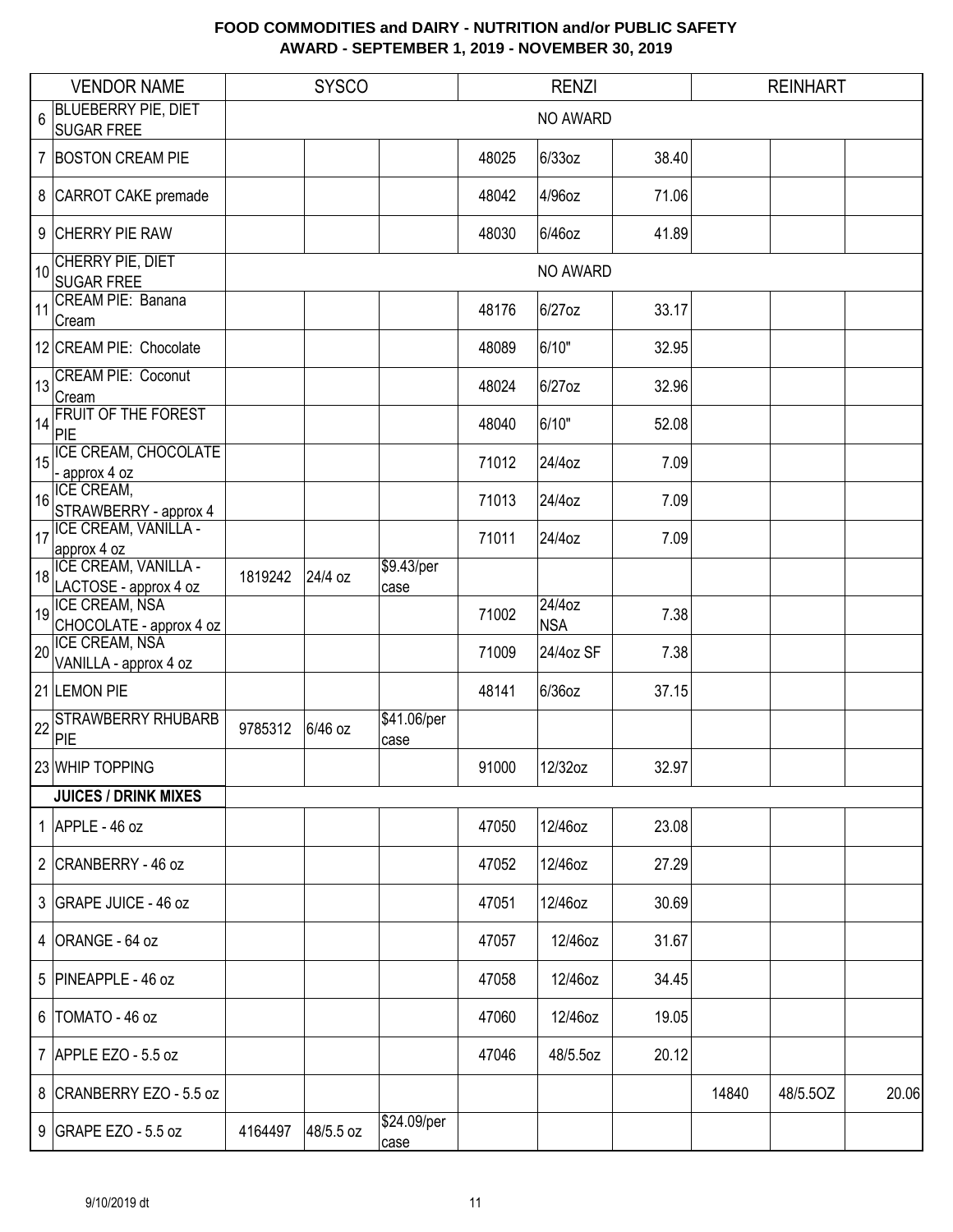|                | <b>VENDOR NAME</b>                            |         | <b>SYSCO</b> |                     |                     | <b>RENZI</b>      |        |       | <b>REINHART</b> |       |
|----------------|-----------------------------------------------|---------|--------------|---------------------|---------------------|-------------------|--------|-------|-----------------|-------|
| 10             | <b>ORANGE JUICE EZO - 5.5</b><br>0Z           | 4164018 | 48/5.5 oz    | \$23.41/per<br>case | 47049 Spec<br>Order | 48/5.5oz          | 22.69  |       |                 |       |
| 11             | ORANGE/PINEAPPLE EZO<br>- 5.5 oz              |         |              |                     |                     | NO AWARD          |        |       |                 |       |
|                | 12 PINEAPPLE EZO - 5.5 oz                     |         |              |                     | 47048               | 48/5.5oz          | 22.15  |       |                 |       |
|                | 13 PRUNE EZO - 4 oz                           |         |              |                     |                     |                   |        | C4130 | 96/4 OZ         | 20.89 |
|                | 14 PRUNE EZO - 5.5 oz                         |         |              |                     |                     | NO AWARD          |        |       |                 |       |
|                | 15 TOMATO EZO - 5.5 oz                        |         |              |                     | 47325               | 48/5.5oz          | 16.95  |       |                 |       |
| 16             | V-8 EZO LO SO - 5.5 oz,<br>low sodium         |         |              |                     | 47331               | 48/5.5oz          | 23.96  |       |                 |       |
| 17             | NO SUGAR ADDED -                              |         |              |                     |                     | NO AWARD          |        |       |                 |       |
|                | APPLE - 5.5 oz                                |         |              |                     |                     |                   |        |       |                 |       |
| 18             | NO SUGAR ADDED -<br>GRAPE - 5.5 oz            |         |              |                     |                     | NO AWARD          |        |       |                 |       |
| 19             | NO SUGAR ADDED -<br>ORANGE - 5.5 oz           |         |              |                     |                     | NO AWARD          |        |       |                 |       |
| 20             | NO SUGAR ADDED -<br>PINEAPPLE - 5.5 oz        |         |              |                     |                     | NO AWARD          |        |       |                 |       |
| 21             | <b>GRAPE DRINK MIX -</b><br>POWDER - 21-24 oz |         |              |                     | 27529               | 12/24oz           | 16.90  |       |                 |       |
| 22             | <b>ORANGE DRINK MIX -</b>                     |         |              |                     | 27530               | 12/24oz           | 16.85  |       |                 |       |
|                | POWDER - 21-24 oz                             |         |              |                     |                     |                   |        |       |                 |       |
| 23             | LEMONADE DRINK MIX -<br>POWDER - 21-24 oz     |         |              |                     | 27527               | 12/24oz           | 16.85  |       |                 |       |
|                | PINK LEMONADE DRINK                           |         |              |                     |                     |                   |        |       |                 |       |
| 24             | MIX - POWDER - 21-24 oz                       |         |              |                     | 27532               | 12/24oz           | 16.85  |       |                 |       |
| 25             | <b>ICE TEA DRINK MIX -</b>                    |         |              |                     | 27533               | 12/24oz           | 17.38  |       |                 |       |
|                | POWDER - 21 - 24 oz<br><b>BULK PRODUCTS</b>   |         |              |                     |                     |                   |        |       |                 |       |
|                | <b>AU GRATIN POTATOES -</b>                   |         |              |                     |                     |                   |        |       |                 |       |
| 1              | #10                                           |         |              |                     | 34161               | 12/20.35oz        | 53.44  |       |                 |       |
| $\overline{2}$ | <b>BAKED BEANS (Gramma</b><br>Brown) - #10    | 5112107 | 6/#10        | \$28.35/per<br>case |                     |                   |        |       |                 |       |
|                | 3 BEEF STEW - 10#                             |         |              |                     | 66062 Spec<br>Order | 6/#10             | 43.65  |       |                 |       |
|                | 4 BEETS, SLICED - #10                         |         |              |                     | 62065               | 6/#10             | 21.64  |       |                 |       |
|                | 5 BEETS, DICED - $#10$                        | 4109328 | 6/#10        | \$21.86/per<br>case |                     |                   |        |       |                 |       |
|                | 6 BLACK OLIVES - #10                          |         |              |                     | 59012               | 6/#10             | 35.20  |       |                 |       |
| $\overline{7}$ | <b>BROWN GRAVY, LOW</b><br>SODIUM - #5        |         |              |                     | 57727               | 8/16oz Dry<br>Mix | 32.22  |       |                 |       |
| 8              | <b>CANNONBALL BBQ</b><br>SAUCE - gal          |         |              |                     | 57212               | $4/1$ gal         | 21.50  |       |                 |       |
| 9              | <b>CHEDDAR CHEESE</b><br>SAUCE - #10          |         |              |                     | 63027               | 6/#10             | 35.31  |       |                 |       |
|                | 10 CHILI SAUCE - #10                          |         |              |                     | 57131               | 6/#10             | 28.02  |       |                 |       |
|                | 11 COFFEE - 14 -16 oz                         |         |              |                     | 71105               | 24/14oz           | 113.10 |       |                 |       |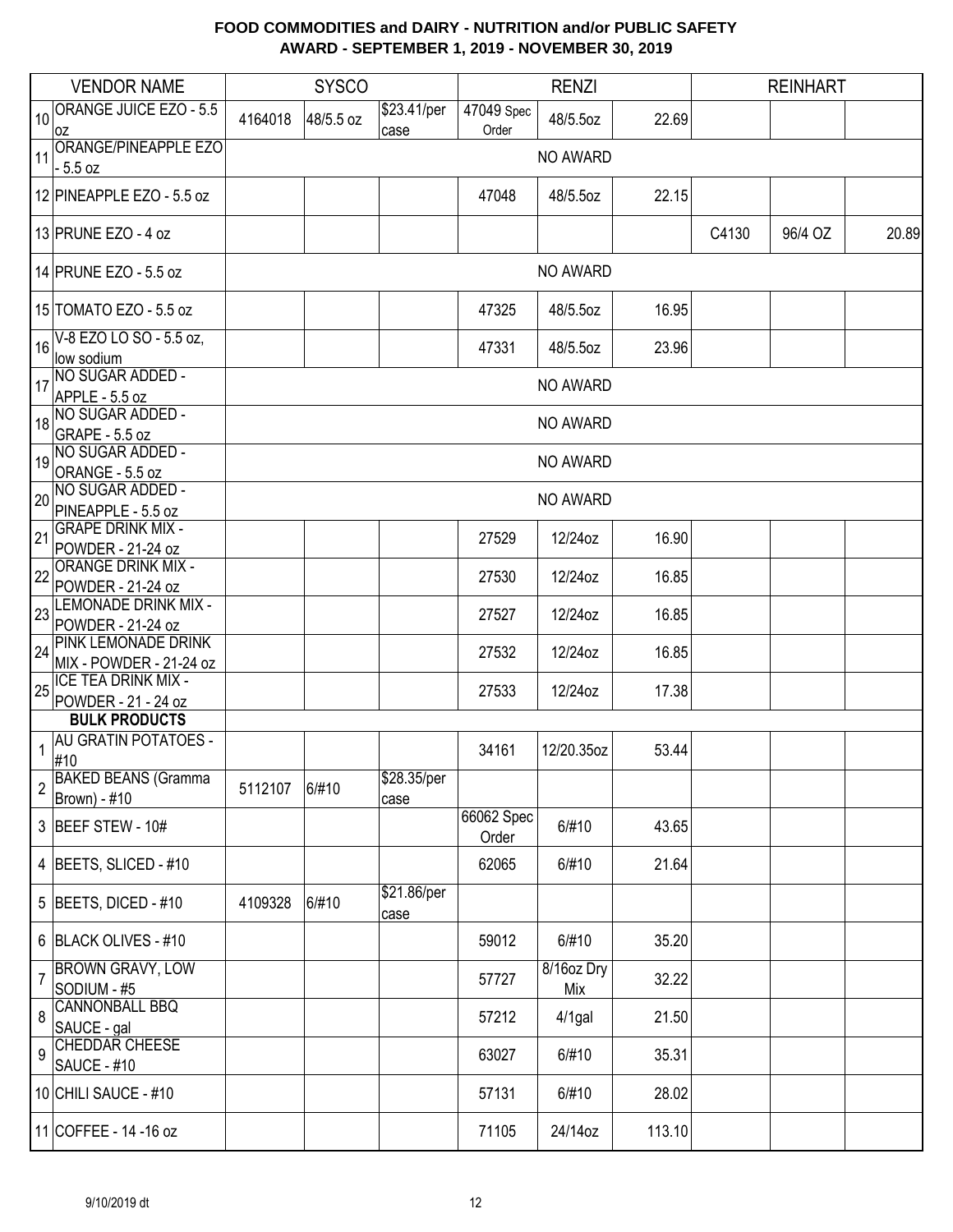|    | <b>VENDOR NAME</b>                          |         | <b>SYSCO</b> |                      |                     | <b>RENZI</b>    |        |       | <b>REINHART</b> |       |
|----|---------------------------------------------|---------|--------------|----------------------|---------------------|-----------------|--------|-------|-----------------|-------|
| 12 | <b>COFFEE, PILLOW PACK -</b><br>2.5 oz      | 4037008 | 96/2.5 oz    | \$112.74/per<br>case |                     |                 |        |       |                 |       |
| 13 | COFFEE, PILLOW PACK -<br>14 oz              |         |              |                      | 71105               | 24/14oz         | 113.00 |       |                 |       |
| 14 | COFFEE, DECAF - 14 -16<br>0Z                | 6958045 | 18/14 oz     | \$82.95/per<br>case  | 70988 Spec<br>Order | 24/12oz         | 90.72  |       |                 |       |
| 15 | COFFEE, DECAF, PILLOW<br>PACK - 2.5 oz      |         |              |                      | 71021               | 84/2oz          | 59.64  |       |                 |       |
| 16 | COFFEE, DECAF, PILLOW<br>PACK - 14 oz       | 6958045 | 18/14 oz     | \$82.95/per<br>case  | 70988 Spec<br>Order | 24/12oz         | 90.72  |       |                 |       |
| 17 | <b>COLESLAW DRESSING -</b><br>Gal           |         |              |                      |                     |                 |        | 23844 | 4/1 GAL         | 38.14 |
| 18 | <b>CREAM STYLE CORN -</b><br>#10            |         |              |                      | 62035               | 6/#10           | 24.90  |       |                 |       |
| 19 | <b>GARBANZO BEANS (CHIC</b><br>PEAS) - #10  |         |              |                      | 62059               | 6/#10           | 20.45  |       |                 |       |
|    | 20 GRAPE JELLY - #10                        |         |              |                      | 91435               | 6/132oz         | 43.00  |       |                 |       |
|    | 21 GRAPE JELLY - 132 oz                     |         |              |                      | 91435               | 6/132oz         | 43.00  |       |                 |       |
|    | 22 GREEN BEANS - #10                        | 4986998 | 6/#10        | \$21.50/per<br>case  |                     |                 |        |       |                 |       |
|    | 23 GREEN BEANS, 14 -16 oz                   |         |              |                      | 45244               | 12/2#           | 20.30  |       |                 |       |
|    | 24 GREEN PEPPERS - #10                      |         |              |                      | 60095               | 6/#10           | 28.95  |       |                 |       |
| 25 | <b>HOT SAUCE, MONARCH</b><br>or equal - gal |         |              |                      | 61004               | $4/1$ gal       | 21.27  |       |                 |       |
|    | 26 JALAPENOS - #10                          |         |              |                      | 63065               | 6/#10<br>Sliced | 22.66  |       |                 |       |
|    | 27 KETCHUP - #10                            |         |              |                      | 57081               | 6/#10           | 23.55  |       |                 |       |
|    | 28 KETCHUP, 12 - 14 oz bottle               |         |              |                      |                     |                 |        | 12040 | 24/14 OZ        | 24.87 |
|    | 29 KIDNEY BEANS - #10                       |         |              |                      | 62000               | 6/#10           | 23.44  |       |                 |       |
|    | 30 KIDNEY BEANS, 14 - 16 oz                 |         |              |                      |                     | NO AWARD        |        |       |                 |       |
| 31 | <b>MASHED POTATOES -</b><br>#10             |         |              |                      | 34139               | 6/#10           | 48.55  |       |                 |       |
|    | 32 MAYONNAISE, REGULAR<br>- Gal             |         |              |                      | 56205               | $4/1$ gal       | 22.65  |       |                 |       |
|    | 33 MAYONNAISE, LOW FAT-<br>Gal              |         |              |                      | 56024               | $4/1$ gal       | 33.37  |       |                 |       |
|    | 34 MUSHROOMS - #10                          |         |              |                      | 68024               | 6/#10           | 39.60  |       |                 |       |
|    | 35 MUSTARD - 12 oz bottle                   |         |              |                      | 57927               | 12/12oz         | 17.75  |       |                 |       |
|    | 36 MUSTARD - Gal                            |         |              |                      | 30058               | $4/1$ gal       | 11.59  |       |                 |       |
|    | 37 NORTHERN BEAN - 10#                      |         |              |                      | 95412               | 6/#10           | 22.87  |       |                 |       |
|    | 38 PEANUT BUTTER - 5#                       |         |              |                      | 92542               | 6/5#            | 41.69  |       |                 |       |
| 39 | PEPPERS, RED & GREEN -<br>10#               |         |              |                      | 60095               | 6/#10           | 29.70  |       |                 |       |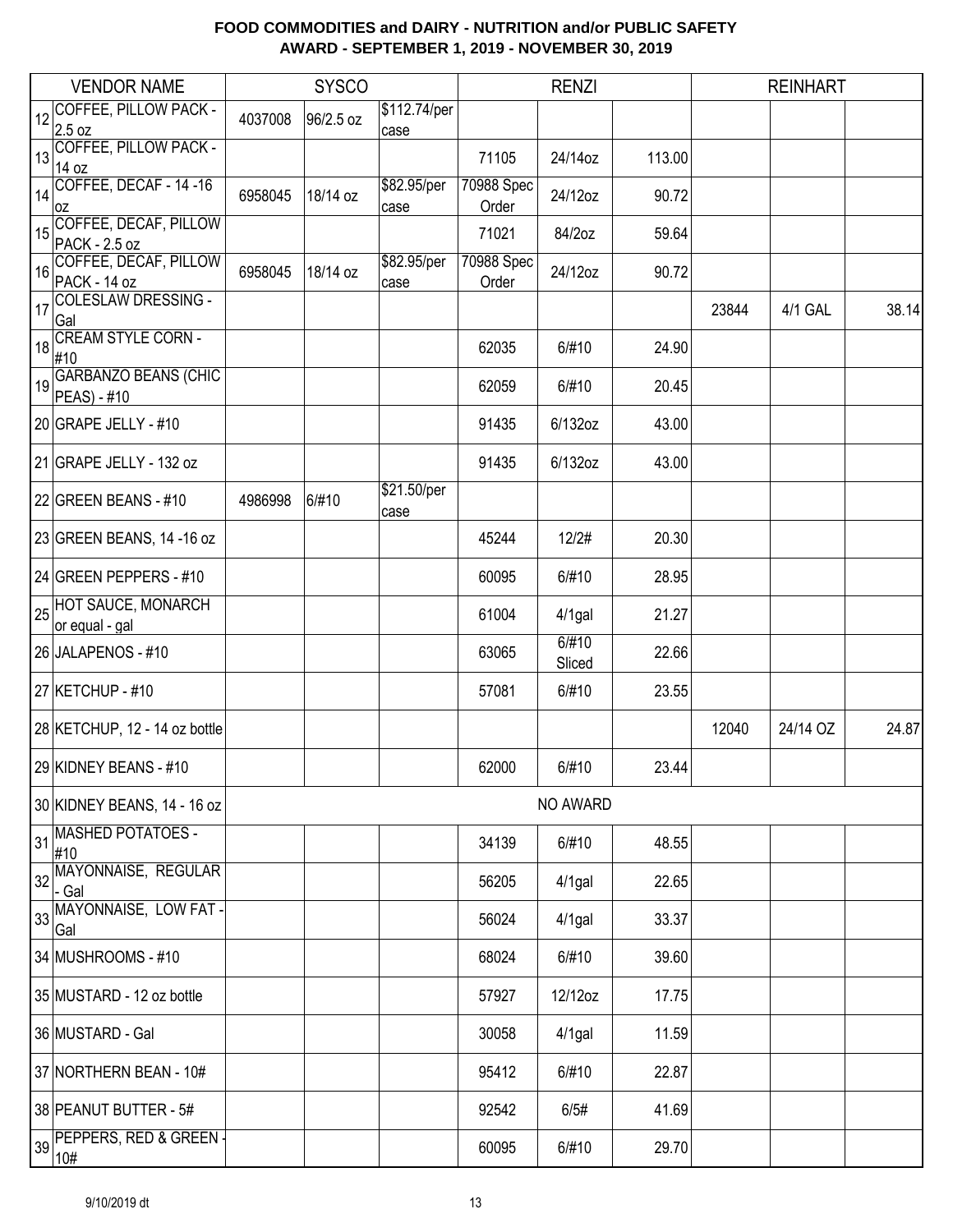|    | <b>VENDOR NAME</b>                                |         | <b>SYSCO</b>   |                     |                        | <b>RENZI</b> |       | <b>REINHART</b> |          |       |
|----|---------------------------------------------------|---------|----------------|---------------------|------------------------|--------------|-------|-----------------|----------|-------|
|    | 40 PICKLES, DILL - gal                            | 7469893 | 4/1 GAL        | \$28.33/per<br>case |                        |              |       |                 |          |       |
|    | 41 PICKLES, DILL - 5 gal                          | 7158815 | <b>1/5 GAL</b> | \$26.65/per<br>case |                        |              |       |                 |          |       |
|    | 42 PINTO BEANS - #10                              |         |                |                     | 62075 Spec<br>Order    | 6/#10        | 21.14 | E4836           | 6/#10CAN | 21.68 |
| 43 | PIZZA SAUCE Grade A -<br>#10                      |         |                |                     | 57051                  | 6/#10        | 24.29 |                 |          |       |
|    | 44 POTATOES, DICED - 10#                          |         |                |                     | 62084                  | 6/#10        | 24.40 |                 |          |       |
|    | POTATOES, DICED,<br>45 FRESH VAC PACKED -<br>10#  |         |                |                     | 26026                  | 2/10#        | 16.55 |                 |          |       |
| 46 | POTATO PEARL Vitamin C<br>Enriched - 5#           |         |                |                     | 34141                  | 6/#10        | 37.79 |                 |          |       |
| 47 | POTATO - SCALLOPED -<br>20.35 oz                  |         |                |                     | 34165                  | 12/20.35oz   | 54.30 |                 |          |       |
|    | 48 PUMPKIN - #10                                  |         |                |                     | 62083                  | 6/#10        | 38.15 |                 |          |       |
|    | 49 RAISINS - 30#                                  |         |                |                     | 92345                  | 1/30#        | 58.58 |                 |          |       |
|    | 50 RAVIOLI - #10                                  |         |                |                     | 66065                  | 6/#10        | 32.95 |                 |          |       |
|    | 51 RED PEPPERS - #10                              |         |                |                     | 58997                  | 6/#10        | 30.97 |                 |          |       |
| 52 | <b>REFRIED BEANS - #10 or</b><br>115 oz           |         |                |                     |                        |              |       | 19354           | 6/#10CAN | 45.64 |
| 53 | <b>REFRIED BEANS,</b><br><b>VEGETARIAN - #10</b>  | 5882311 | 6/#10          | \$31.66/per<br>case |                        |              |       |                 |          |       |
|    | 54 SALSA - #10                                    |         |                |                     | 57061                  | 6/#10        | 30.35 |                 |          |       |
|    | 55 SAUERKRAUT - #10                               |         |                |                     | 62082                  | 6/#10        | 24.20 |                 |          |       |
|    | 56 SPAGHETTI SAUCE - #10                          |         |                |                     | 57336                  | 6/#10        | 24.19 |                 |          |       |
| 57 | <b>SPAGHETTI SAUCE, LOW</b><br>SODIUM - #10       |         |                |                     | New - Special<br>Order | 6/#10        | 24.45 | 17454           | 6/#10CAN | 26.24 |
| 58 | <b>STEWED TOMATO, Grade</b><br>$A - #10$          |         |                |                     | 56970                  | 6/#10        | 24.20 |                 |          |       |
| 59 | <b>STEWED TOMATO, LOW</b><br>SODIUM Grade A - #10 |         |                |                     |                        | NO AWARD     |       |                 |          |       |
|    | 60 STRAWBERRY<br>PRESERVES - 4#                   |         |                |                     | 91424                  | 6/4#         | 42.30 |                 |          |       |
| 61 | <b>STRAWBERRY TOPPING -</b><br>5#                 |         |                |                     |                        |              |       | 31468           | 6/58 OZ  | 43.77 |
| 62 | <b>SWEET POTATOES, syrup</b><br>Grade A - #10     |         |                |                     | 92369                  | 6/#10        | 31.29 |                 |          |       |
|    | 63 TEA BAGS, Regular                              |         |                |                     | 71451                  | 10/100ct     | 26.70 |                 |          |       |
| 64 | TOMATOES, CRUSHED -<br>#10                        |         |                |                     | 57016                  | 6/#10        | 22.64 |                 |          |       |
| 65 | TOMATO PASTE, Grade A -<br>#10                    |         |                |                     |                        |              |       | J3034           | 6/#10CAN | 24.69 |
| 66 | <b>TOMATO PASTE, LOW</b><br>SODIUM Grade A - #10  |         |                |                     |                        | NO AWARD     |       |                 |          |       |
| 67 | <b>TOMATO SAUCE, Grade A</b><br>- #10             |         |                |                     | 57055                  | 6/#10        | 22.40 |                 |          |       |
|    |                                                   |         |                |                     |                        |              |       |                 |          |       |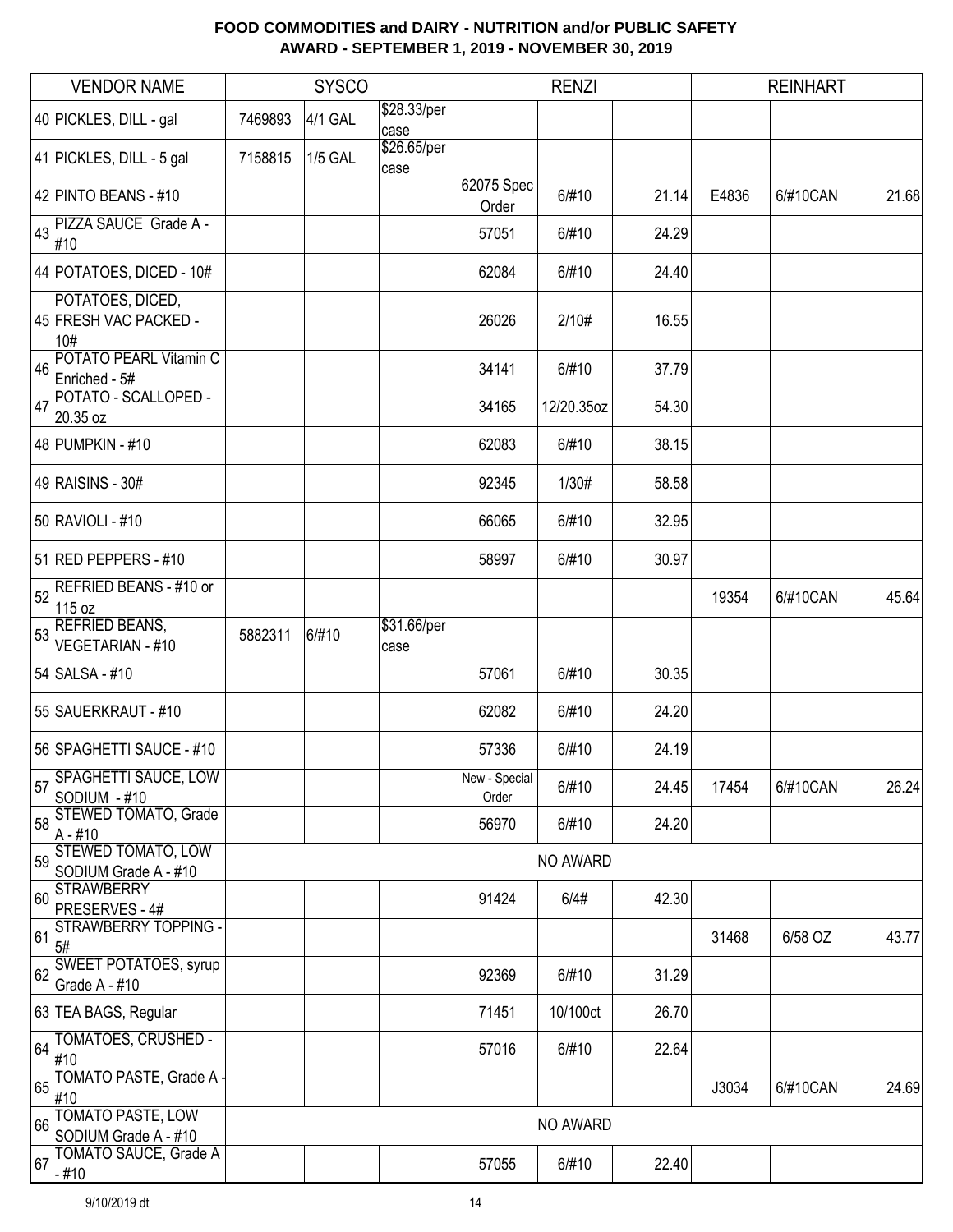|                | <b>VENDOR NAME</b>                                |         | <b>SYSCO</b> |                     |                       | <b>RENZI</b>    |       |       | <b>REINHART</b> |       |
|----------------|---------------------------------------------------|---------|--------------|---------------------|-----------------------|-----------------|-------|-------|-----------------|-------|
| 68             | TOMATO SAUCE, LOW<br>SODIUM Grade A - #10         |         |              |                     | New -<br>Special Orer | 6/#10           | 24.45 |       |                 |       |
|                | 69 WAX BEANS - 14 - 16 oz                         |         |              |                     | 45338                 | 12/2#<br>Frozen | 21.36 |       |                 |       |
|                | 70 WAX BEANS - #10                                |         |              |                     | 62022                 | 6/#10           | 25.65 |       |                 |       |
|                | 71 VEGETARIAN BEAN - #10                          |         |              |                     | 60097                 | 6/#10           | 23.24 |       |                 |       |
|                | 72 3-BEAN SALAD - #10                             |         |              |                     |                       |                 |       | 56124 | 6/#10CAN        | 32.65 |
|                | 73 4-BEAN SALAD - #10                             |         |              |                     | 10974                 | 6/#10           | 32.90 |       |                 |       |
|                | <b>INDIVIDUAL SERVING ITEMS</b>                   |         |              |                     |                       |                 |       |       |                 |       |
|                | 1 CHIPS - Corn                                    |         |              |                     | 77540 SPO             | 104/1oz         | 30.95 |       |                 |       |
| $\overline{2}$ | DORITOS - Cool Ranch - 1<br>0Z                    |         |              |                     | 77546 Spec<br>Order   | 104/1oz         | 30.69 |       |                 |       |
| 3              | DORITOS - Nacho Cheese -<br>1 oz                  |         |              |                     | 77545                 | 104/1oz         | 30.95 |       |                 |       |
|                | 4 FUNYUNS CHIPS - .75 oz                          |         |              |                     | 77484                 | 104/.75oz       | 32.57 |       |                 |       |
| 5              | <b>HOT CHOCOLATE,</b><br><b>SUGAR FREE PACKET</b> |         |              |                     | 48229 SPO             | 6/40ct          | 36.75 | 13922 | 6/24 CNT        | 37.86 |
|                | 6 ORANGE JUICE - 4 oz                             |         |              |                     | 47000                 | 72/4oz          | 12.97 |       |                 |       |
| $\overline{7}$ | POTATO CHIP - regular - 1<br>l OZ                 |         |              |                     | 77542                 | 104/1oz         | 33.53 |       |                 |       |
| 8              | POTATO CHIP - BBQ - 1<br>OZ                       |         |              |                     | 77541                 | 104/1oz         | 33.43 |       |                 |       |
| 9              | POTATO CHIP - Sour<br>Cream & Onion - 1 oz        |         |              |                     |                       |                 |       | 74060 | 104/1 OZ        | 33.12 |
|                | 10 PRETZELS - 1 oz                                |         |              |                     | 77532                 | 88/1oz          | 27.09 |       |                 |       |
|                | 11 TORTILLA CHIPS - 2 oz                          |         |              |                     | 78574<br>Scoops       | 72/.875oz       | 22.80 |       |                 |       |
|                | 12 PC APPLESAUCE                                  |         |              |                     | 64153                 | 96/4.5oz        | 24.07 |       |                 |       |
|                | 13 PC BBQ SAUCE                                   |         |              |                     | 66218                 | 100/1oz         | 8.99  |       |                 |       |
|                | 14 PC BUTTER cups                                 |         |              |                     | 25313                 | 720/5gm         | 30.64 |       |                 |       |
| 15             | PC CEREAL - GLUTEN<br><b>FREE CHEX</b>            |         |              |                     | 84166                 | 96/1oz          | 19.56 |       |                 |       |
|                | 16 PC COFFEE                                      |         |              |                     | 71220                 | 84/1.75oz       | 44.76 |       |                 |       |
|                | 17 PC COFFEE, DECAF                               | 5259346 | 5/100 CT     | \$57.31/per<br>case |                       |                 |       |       |                 |       |
|                | 18 PC CREAM CHEESE                                |         |              |                     | 25001                 | 100/1oz         | 17.84 |       |                 |       |
|                | PC DIET CRANBERRY<br><b>SAUCE</b>                 | 9278136 | 200/.5 oz    | \$24.66/per<br>case | 64053 Spec<br>Order   | 200/.5oz        | 24.14 |       |                 |       |
|                | 20 PC HALF & HALF                                 |         |              |                     | 67174                 | 400 - 3/8oz     | 13.19 |       |                 |       |
|                | 21 PC JELLY - diet                                |         |              |                     | 66222                 | 200/12gm        | 14.38 |       |                 |       |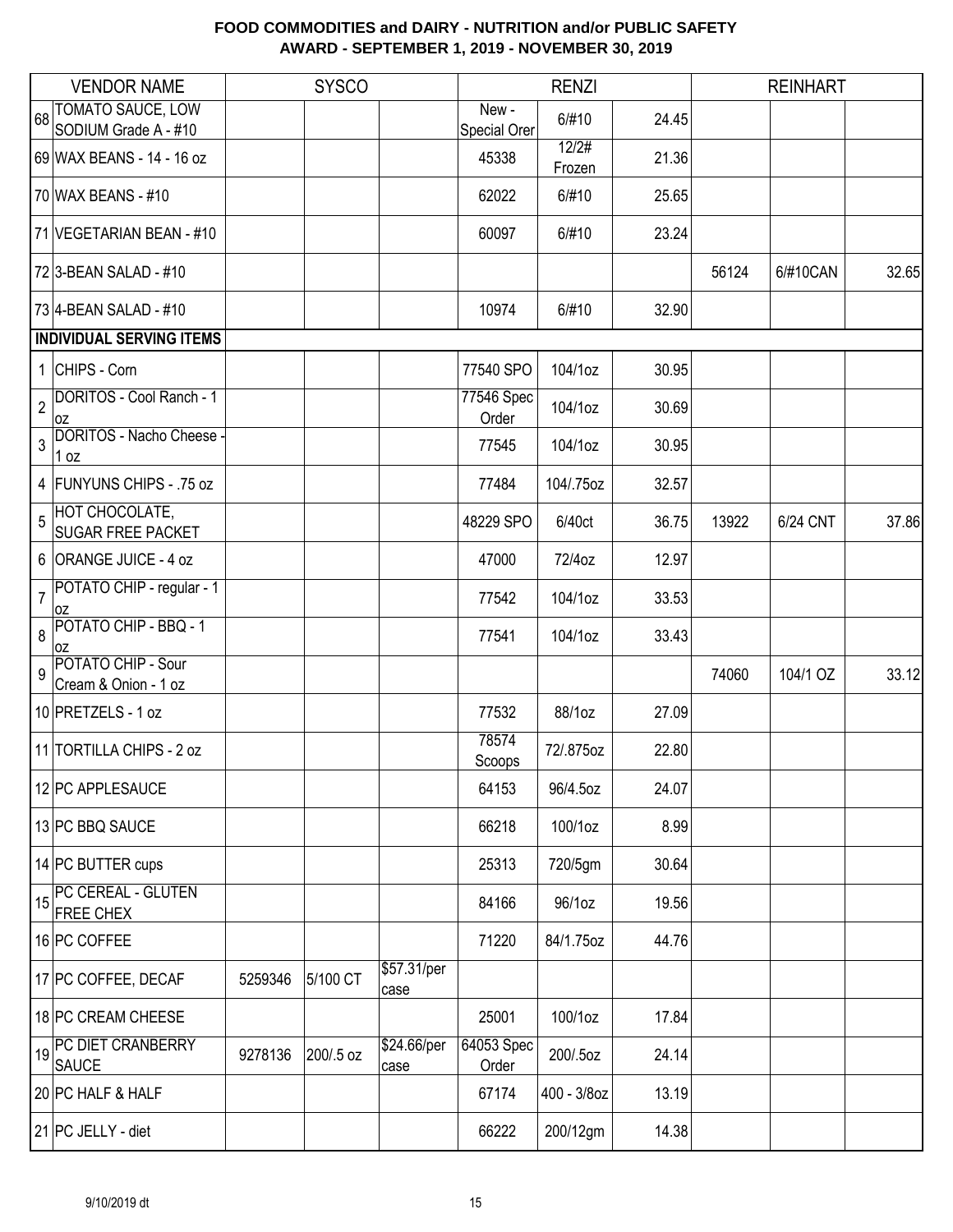|                 | <b>VENDOR NAME</b>                                           |         | <b>SYSCO</b>   |                     |           | <b>RENZI</b> |       |       | <b>REINHART</b> |       |
|-----------------|--------------------------------------------------------------|---------|----------------|---------------------|-----------|--------------|-------|-------|-----------------|-------|
|                 | 22 PC JELLY - regular                                        | 5258835 | 400/10 GM      | \$22.24/per<br>case |           |              |       |       |                 |       |
|                 | 23 PC KETCHUP                                                |         |                |                     | 66238     | 1000/9gm     | 16.35 |       |                 |       |
| 24              | PC MAPLE SYRUP, Sugar<br>Free                                |         |                |                     | 66235 SPO | 100/1oz      | 9.09  |       |                 |       |
|                 | 25 PC MARGARINE cups                                         |         |                |                     | 82112     | 900/5gm      | 20.98 |       |                 |       |
|                 | 26 PC MAYONAISE                                              |         |                |                     | 66585     | 500/9gm      | 16.30 |       |                 |       |
|                 | 27 PC MUSTARD                                                |         |                |                     | 66223     | 500/4.5gm    | 7.24  |       |                 |       |
|                 | 28 PC PANCAKE SYRUP                                          |         |                |                     | 66229     | 100/1.5oz    | 9.15  |       |                 |       |
| 29              | PC PANCAKE SYRUP,<br>Sugar Free                              |         |                |                     | 66235 SPO | 100/1oz      | 9.20  |       |                 |       |
|                 | 30 PC PEANUT BUTTER                                          |         |                |                     | 66527     | 200/.5oz     | 21.06 |       |                 |       |
|                 | 31 PC RELISH                                                 |         |                |                     |           |              |       | 11698 | 200/9 GM        | 14.04 |
| 32              | PC SALAD DRESSING<br>(Italian If)                            |         |                |                     | 66219     | 200/9gm      | 6.85  |       |                 |       |
|                 | 33 PC SALT SUBSTITUTE                                        | 1116052 | 300/0.03<br>0Z | \$23.90/per<br>case |           |              |       |       |                 |       |
|                 | 34 PC SPLENDA                                                |         |                |                     | 67002     | 2000ct       | 24.67 |       |                 |       |
|                 | 35 PC SUGAR                                                  |         |                |                     | 67001     | 2000ct       | 11.65 |       |                 |       |
|                 | 36 PC SOUR CREAM cups                                        |         |                |                     |           |              |       | 27792 | 100/1 OZ        | 14.57 |
|                 | 37 PC SWEET & SOUR                                           |         |                |                     | 66236     | 100/1oz      | 10.17 |       |                 |       |
|                 | <b>FRUITS &amp; VEGETABLES,</b><br><b>FRESH and CANNED</b>   |         |                |                     |           |              |       |       |                 |       |
|                 | 1 APPLES, fresh                                              |         |                |                     |           |              |       | ER896 | 138/CNT         | 24.74 |
|                 | APPLES: sliced, juice or<br>2 water packed, Grade A -<br>#10 |         |                |                     | 10251     | 6/#10        | 35.10 |       |                 |       |
| 3               | APPLESAUCE<br>Unsweetened, Grade A -                         |         |                |                     |           |              |       | J2962 | 6/#10CAN        | 22.09 |
|                 | 4 APRICOTS - Grade A - #10                                   |         |                |                     | 11266     | 6/#10        | 32.29 |       |                 |       |
|                 | 5 BANANAS, fresh - 150 ct                                    |         |                |                     | 88036     | 150ct        | 22.40 |       |                 |       |
| 6               | <b>FROZEN BERRY MEDLEY -</b><br>20#                          |         |                |                     | 45264     | 2/5#         | 24.66 |       |                 |       |
|                 | 7 CABBAGE, fresh                                             |         |                |                     | 88088     | 1/50#        | 18.57 |       |                 |       |
|                 | 8 CANTELOPE, fresh                                           |         |                |                     |           |              |       | 75104 | 35/LB           | 24.51 |
|                 | 9 CELERY. Bunch                                              |         |                |                     |           |              |       | 11990 | 3/CNT           | 6.33  |
| 10 <sup>1</sup> | COLE SLAW MIX - 4/5#<br>bags                                 |         |                |                     | 88139     | 4/5#         | 20.65 |       |                 |       |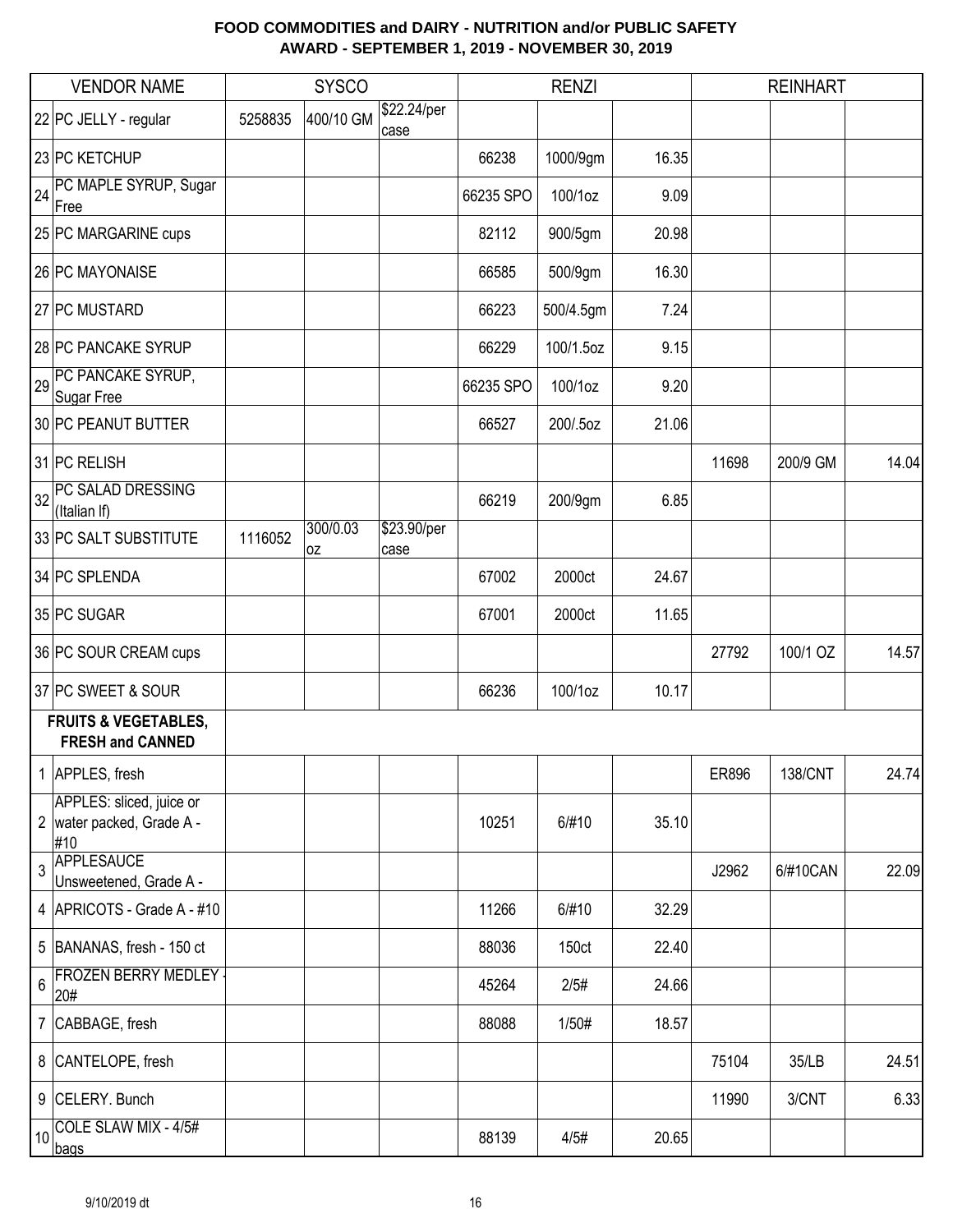|    | <b>VENDOR NAME</b>                               |         | <b>SYSCO</b> |                     |           | <b>RENZI</b> |       |       | <b>REINHART</b> |       |
|----|--------------------------------------------------|---------|--------------|---------------------|-----------|--------------|-------|-------|-----------------|-------|
| 11 | <b>CRANBERRY SAUCE</b><br>Whole, Grade A - #10   |         |              |                     | 64049 SPO | 6/101oz      | 41.25 | 73746 | 6/101 OZ        | 42.22 |
| 12 | <b>CRANBERRY SAUCE,</b>                          |         |              |                     | 47037     | 6/101oz      | 41.60 |       |                 |       |
|    | Jellied, Grade A - #10                           |         |              |                     |           |              |       |       |                 |       |
| 13 | CUCUMBERS, fresh - 24-<br>30 case                |         |              |                     |           |              |       | 67732 | 45/LB           | 21.05 |
|    | <b>CRUSHED PINEAPPLE:</b>                        |         |              |                     |           |              |       |       |                 |       |
|    | 14 fancy, juice Hawaiian                         |         |              |                     | 64045     | 6/#10        | 21.40 |       |                 |       |
|    | Coarse, Grade A - #10                            |         |              |                     |           |              |       |       |                 |       |
|    | <b>FROZEN</b>                                    |         |              |                     |           |              |       |       |                 |       |
|    | 15 STRAWBERRIES,<br><b>UNSWEETENED - Grade A</b> |         |              |                     | 45177     | 10#          | 14.79 |       |                 |       |
|    | $-10#$                                           |         |              |                     |           |              |       |       |                 |       |
|    | <b>FROZEN</b>                                    |         |              |                     |           |              |       |       |                 |       |
|    | STRAWBERRIES,                                    |         |              |                     |           |              |       |       |                 |       |
| 16 | SWEETENED - Grade A -                            |         |              |                     | 45175     | 6/6.5#       | 54.45 |       |                 |       |
|    | 6/5#                                             |         |              |                     |           |              |       |       |                 |       |
| 17 | <b>FRUIT COCKTAIL, Grade A</b>                   |         |              |                     | 61041     | 6/#10        | 28.79 |       |                 |       |
|    | - #10<br>18 FRUIT CUPS, 4 oz - Grade             |         |              |                     |           |              |       |       |                 |       |
|    |                                                  |         |              |                     | 46233     | 36/4oz       | 17.04 |       |                 |       |
|    | <b>FRUIT MEDLEY,</b>                             |         |              |                     |           |              |       |       |                 |       |
|    | 19 Festival/Classic, melon                       | 3856507 | $2/8$ lb     | \$33.91/per         |           |              |       |       |                 |       |
|    | pieces, grapes - Grade A -                       |         |              | case                |           |              |       |       |                 |       |
|    | #10                                              |         |              |                     |           |              |       |       |                 |       |
|    | 20 GREEN PEPPERS, fresh                          |         |              |                     |           |              |       | 75946 | 1 1/9 BU        | 20.31 |
|    | 21 HONEYDEW MELON, fresh                         |         |              |                     |           |              |       | 75736 | 6/CNT           | 20.52 |
|    | 22 LETTUCE, Iceberg, fresh,<br>head              |         |              |                     | 88124     | 24ct         | 39.40 |       |                 |       |
|    | LETTUCE, Iceberg, fresh,                         |         |              |                     |           |              |       |       |                 |       |
| 23 | bag                                              |         |              |                     | 88131     | 4/5#         | 27.60 |       |                 |       |
|    | MANDARIN ORANGE,                                 |         |              |                     |           |              |       |       |                 |       |
|    | 24 sections, light, Grade A -                    |         |              |                     | 66031     | 6/#10        | 28.75 |       |                 |       |
|    | #10                                              |         |              |                     |           |              |       |       |                 |       |
|    | 25 ONIONS, fresh                                 |         |              |                     | 88153     | 50#          | 37.33 |       |                 |       |
|    | 26 ORANGES, fresh                                |         |              |                     |           |              |       | 78816 | <b>138/CNT</b>  | 35.64 |
|    | 27 PEACHES yellow, light                         |         |              |                     | 64008     |              |       |       |                 |       |
|    | cling halves, Grade A - #10                      |         |              |                     | Diced     | 6/#10        | 29.14 |       |                 |       |
|    | 28 PEACHES sliced, light                         |         |              |                     | 63043     | 6/#10        | 27.69 |       |                 |       |
|    | Grade A - #10                                    |         |              |                     |           |              |       |       |                 |       |
|    | 29 PEARS halves, light Grade<br>$A - #10$        |         |              |                     | 64019     | 6/#10        | 38.15 |       |                 |       |
|    | 30 PEARS pieces, light Grade                     |         |              |                     | 64012     | 6/#10        | 27.50 |       |                 |       |
|    | A - #10                                          |         |              |                     |           |              |       |       |                 |       |
| 31 | PEPPERS, RED & GREEN -                           |         |              |                     | 45109 SPO | 25#          | 24.10 |       |                 |       |
|    | frozen - 20#<br>PINEAPPLE TIDBITS: light,        |         |              |                     | 64043 In  |              |       |       |                 |       |
| 32 | Grade A - #10                                    |         |              |                     | Juice     | 6/#10        | 22.15 |       |                 |       |
|    | 33 PINEAPPLE, sliced, juice                      |         |              |                     |           |              |       |       |                 |       |
|    | packed, Grade A - #10                            |         |              |                     | 63037     | 6/#10        | 29.14 |       |                 |       |
|    | 34 PLUMS, fresh                                  | 6922249 | $1/28$ lb    | \$30.86/per<br>case |           |              |       |       |                 |       |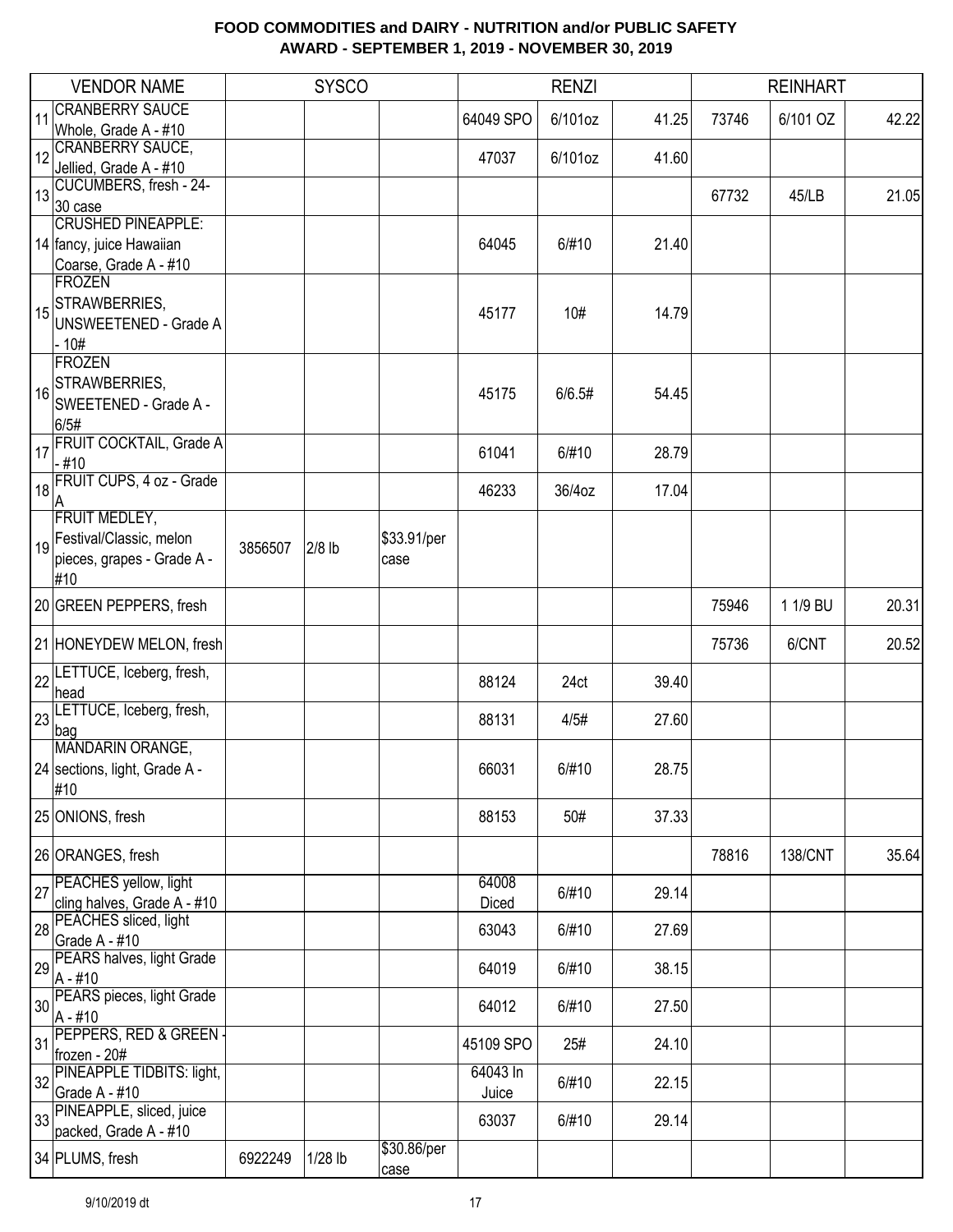|                | <b>VENDOR NAME</b>                                |         | <b>SYSCO</b> |                     |                 | <b>RENZI</b> |       |       | <b>REINHART</b> |       |
|----------------|---------------------------------------------------|---------|--------------|---------------------|-----------------|--------------|-------|-------|-----------------|-------|
|                | 35 POTATOES, fresh                                |         |              |                     | 88609           | 50#          | 19.31 |       |                 |       |
|                | 36 SEEDLESS RAISINS -<br>Grade A                  |         |              |                     | 92345           | 30#          | 56.97 |       |                 |       |
|                | 37 SNOW PEAS                                      | 1008382 | $1/10$ lb    | \$27.30/per<br>case |                 |              |       |       |                 |       |
|                | 38 SWEET POTATO,<br>MASHED - frozen               | 2497089 | 12/2 lb      | \$50.67/per<br>case |                 |              |       |       |                 |       |
|                | 39 TOMATOES, fresh                                |         |              |                     | 88208           | 25#          | 28.05 |       |                 |       |
| 40             | TROPICAL FRUIT, papaya,<br>banana - Grade A - #10 |         |              |                     |                 |              |       | 11196 | 6/#10CAN        | 33.47 |
|                | 41 TURNIPS                                        |         |              |                     | 45327<br>Frozen | 20#          | 21.43 |       |                 |       |
|                | 42 WATERMELON, fresh                              |         |              |                     | 88076           | 1ct          | 7.21  |       |                 |       |
|                | <b>VEGETABLES - FROZEN</b>                        |         |              |                     |                 |              |       |       |                 |       |
|                | 1 ASPARAGUS, Grade A                              |         |              |                     | 45086           | 6/2.5#       | 26.70 |       |                 |       |
| $\overline{2}$ | <b>BREAKFAST CUBE</b><br>POTATOES, Grade A        |         |              |                     | 34395           | 6/5#         | 40.19 |       |                 |       |
|                | 3 BROCCOLI, CUT, Grade A                          |         |              |                     | 45131           | 20#          | 15.35 |       |                 |       |
| $\overline{4}$ | <b>BROCCOLI SPEARS,</b><br>Grade A                |         |              |                     | 45229           | 12/2#        | 23.68 |       |                 |       |
| 5              | <b>BRUSSEL SPROUTS,</b><br>Grade A                |         |              |                     | 45255           | 12/2#        | 24.36 |       |                 |       |
| 6              | CALIFORNIA BLEND,<br>Grade A                      |         |              |                     | 45331           | 20#          | 21.83 |       |                 |       |
|                | 7 CAPRI MIX, Grade A                              |         |              |                     | 45318           | 20#          | 19.40 |       |                 |       |
| 8              | <b>BABY CARROTS, whole</b><br>Grade A             |         |              |                     | 45228           | 20#          | 21.15 |       |                 |       |
|                | 9 CARROTS, CUT, Grade A                           |         |              |                     | 45018           | 20#          | 15.10 |       |                 |       |
|                | 10 CAULIFLOWER, grade A                           | 3772514 | $12/2$ lb    | \$21.34/per<br>case |                 |              |       |       |                 |       |
|                | 11 CORN, Grade A                                  |         |              |                     | 45024           | 20#          | 16.45 |       |                 |       |
|                | 12 GREEN BEANS, CUT,<br>Grade A                   |         |              |                     | 45130           | 20#          | 17.00 |       |                 |       |
| 13             | <b>GREEN BEANS, ITALIAN</b><br>CUT, Grade A       |         |              |                     | 45336           | 12/2#        | 23.55 |       |                 |       |
| 14             | <b>DICED GREEN PEPPERS,</b><br>Grade A            |         |              |                     | 45097           | 12/2#        | 23.25 |       |                 |       |
|                | 15 FAJITA STRIPS                                  |         |              |                     |                 |              |       | AG676 | 12/2 LB         | 19.12 |
| 16             | <b>FRENCH GREEN BEANS,</b><br>Grade A             |         |              |                     | 45253           | 12/2#        | 27.79 |       |                 |       |
| 17             | HUBBARD SQUASH,<br>Grade A                        |         |              |                     | 45174           | 12/4#        | 41.99 |       |                 |       |
|                | 18 ITALIAN MIX, Grade A                           |         |              |                     | 45348           | 20#          | 21.98 |       |                 |       |
|                | 19 JAPANESE STIR FRY,<br>Grade A                  |         |              |                     | 45259           | 20#          | 24.20 |       |                 |       |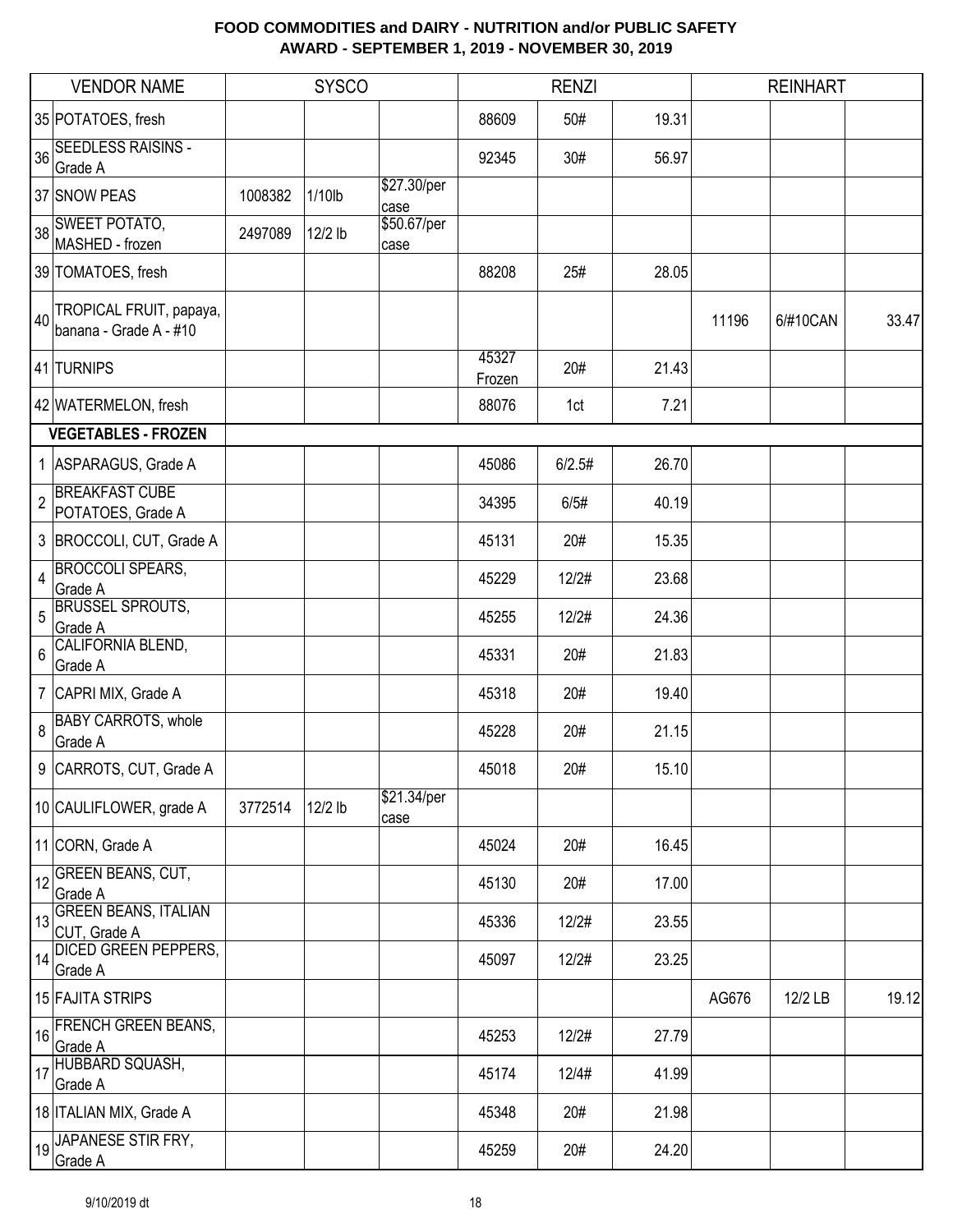|    | <b>VENDOR NAME</b>                                   |         | <b>SYSCO</b> |                     |           | <b>RENZI</b>            |       |       | <b>REINHART</b> |       |
|----|------------------------------------------------------|---------|--------------|---------------------|-----------|-------------------------|-------|-------|-----------------|-------|
|    | 20 LIMA BEANS, Grade A                               |         |              |                     | 45312     | 20#                     | 25.41 |       |                 |       |
| 21 | <b>MIXED VEGETABLES</b><br>Grade A, 5 way mix        |         |              |                     | 45126     | 12/2.5#                 | 21.30 |       |                 |       |
|    | 22 ONIONS, DICED, Grade A                            |         |              |                     | 45102     | 12/2#                   | 21.83 |       |                 |       |
| 23 | <b>ORIENTAL BLEND, Grade</b><br>ΙA                   |         |              |                     | 45259     | 20#                     | 22.10 |       |                 |       |
|    | 24 PEARL ONIONS. Grade A                             |         |              |                     | 45359 SPO | 12/2#                   | 32.49 |       |                 |       |
|    | 25 PEAS, Grade A                                     |         |              |                     | 45136     | 20#                     | 19.12 |       |                 |       |
|    | 26 PEAS/CARROTS, Grade A                             |         |              |                     | 45137     | 20#                     | 17.65 |       |                 |       |
|    | 27 SCAND BLEND, Grade A                              |         |              |                     |           |                         |       | 61788 | 12/2 LB         | 17.11 |
|    | 28 SPINACH, chopped Grade<br>ΙA                      |         |              |                     | 45232     | 12/3#                   | 26.21 |       |                 |       |
|    | 29 SWEET PEAS, Grade A                               |         |              |                     | 45136     | 20#                     | 20.10 |       |                 |       |
| 30 | WAX BEANS, CUT, Grade<br>۱A                          |         |              |                     | 45338     | 12/2#                   | 22.07 |       |                 |       |
|    | 31 WINTER BLEND, Grade A                             |         |              |                     | 45099     | 12/2#                   | 22.49 |       |                 |       |
|    | 32 ZUCCHINI. Grade A                                 |         |              |                     | 45294     | 20#                     | 21.32 |       |                 |       |
|    | <b>PUDDING</b>                                       |         |              |                     |           |                         |       |       |                 |       |
| 1  | BUTTERSCOTCH - 6/10#                                 |         |              |                     | 73193     | 6/#10                   | 27.89 |       |                 |       |
|    | 2 CHOCOLATE - $6/10#$                                |         |              |                     | 73191     | 6/#10                   | 27.50 |       |                 |       |
| 3  | <b>CHOCOLATE POWDER</b><br>MIX - 12/2#               |         |              |                     | 28585     | 12/24oz                 | 29.10 |       |                 |       |
|    | 4  LEMON - 6/10#                                     |         |              |                     | 73195     | 6/#10                   | 28.50 |       |                 |       |
|    | 5   PISTACHIO - 6/10#                                |         |              |                     |           | NO AWARD                |       |       |                 |       |
|    | $6$  TAPIOCA - $6/10#$                               |         |              |                     | 73196     | 6/#10                   | 30.39 |       |                 |       |
|    | 7 VANILLA - 12/24 oz                                 |         |              |                     | 73192     | 6/#10                   | 27.90 |       |                 |       |
| 8  | <b>VANILLA POWDER MIX -</b><br>12/2#                 |         |              |                     | 28477     | 12/24oz                 | 25.31 |       |                 |       |
| 9  | <b>SUGAR FREE -</b><br><b>BUTTERSCOTCH - 5 oz</b>    |         |              |                     | 28474     | $12/5$ oz<br><b>SPO</b> | 21.71 |       |                 |       |
| 10 | <b>SUGAR FREE -</b><br>CHOCOLATE - 5 oz              | 6798658 | 12/3.5 oz    | \$23.95/per<br>case | 28473     | 12/3.5oz<br><b>SPO</b>  | 21.21 |       |                 |       |
| 11 | <b>SUGAR FREE - VANILLA -</b><br>5 oz                | 6798637 | 12/3.5 oz    | \$21.28/per<br>case | 28463     | 12/3.5oz<br><b>SPO</b>  | 18.80 |       |                 |       |
| 12 | <b>SNACK PACK PUDDINGS,</b><br>BUTTERSCOTCH -3.5 oz  |         |              |                     | 73187     | 48/3.5oz                | 15.75 |       |                 |       |
| 13 | <b>SNACK PACK PUDDINGS,</b><br>CHOCOLATE - 3.5 oz    |         |              |                     | 73188     | 48/3.5oz                | 15.60 |       |                 |       |
| 14 | <b>SNACK PACK PUDDINGS,</b><br>VANILLA - 3.5 oz      |         |              |                     | 73186     | 48/3.5oz                | 15.60 |       |                 |       |
| 15 | <b>SNACK PACK PUDDINGS,</b><br>DIABETIC, RICE - 4 oz | 2496347 | 48/4 oz      | \$21.05/per<br>case |           |                         |       |       |                 |       |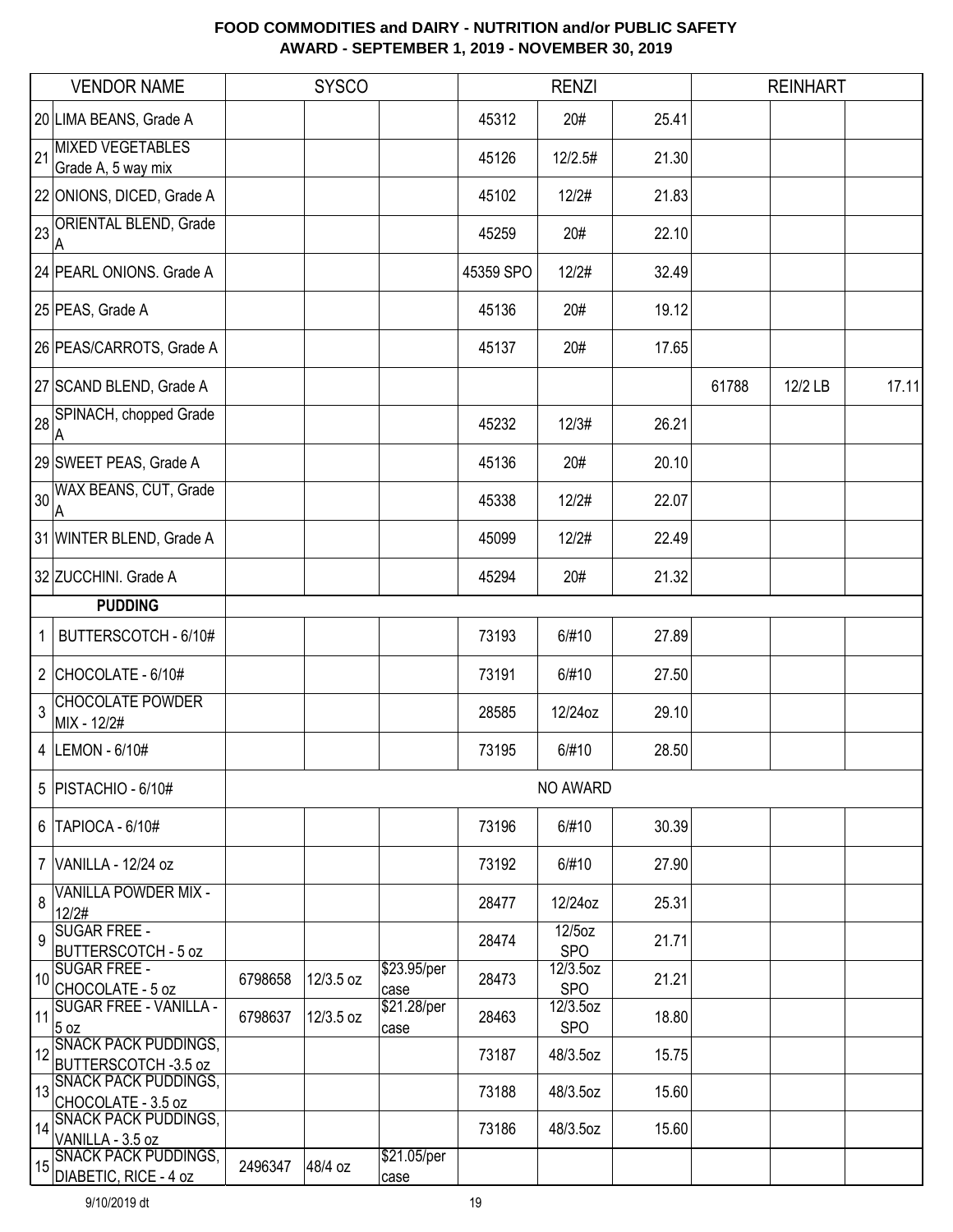|                | <b>VENDOR NAME</b>                                      |         | <b>SYSCO</b> |                     |                                                        | <b>RENZI</b> |        |       | <b>REINHART</b> |       |
|----------------|---------------------------------------------------------|---------|--------------|---------------------|--------------------------------------------------------|--------------|--------|-------|-----------------|-------|
| 16             | <b>SNACK PACK PUDDINGS,</b><br>DIABETIC, TAPIOCA - 4 oz | 1642362 | 48/4 oz      | \$25.38/per<br>case | 73209 SPO                                              | 48/4oz       | 22.95  |       |                 |       |
| 17             | <b>SNACK PACK PUDDINGS,</b>                             | 2619500 | 48/4 oz      | \$25.38/per         |                                                        |              |        |       |                 |       |
|                | DIABETIC, VANILLA - 4 oz<br><b>JELLO</b>                |         |              | case                |                                                        |              |        |       |                 |       |
|                |                                                         |         |              |                     |                                                        |              | 28.10  |       |                 |       |
|                | 1 REGULAR - 24 oz- asst                                 |         |              |                     | 29212 SPO                                              | 12/24oz      |        |       |                 |       |
| $\overline{2}$ | <b>SUGAR FREE RED - 2.75</b><br>0Z                      |         |              |                     | 28272 SPO                                              | 18/2.75oz    | 36.25  |       |                 |       |
| 3              | <b>SUGAR FREE CITRUS -</b><br>2.75 oz                   |         |              |                     | 28273 SPO                                              | 18/2.75oz    | 60.10  |       |                 |       |
|                | <b>DAIRY</b>                                            |         |              |                     |                                                        |              |        |       |                 |       |
| $\mathbf{1}$   | <b>CHEESE AMER</b><br>PROCESSED SLICED -                |         |              |                     | 25039                                                  | 4/5#         | 45.56  |       |                 |       |
| $\overline{2}$ | <b>CHEESE AMER</b>                                      |         |              |                     | 25038                                                  | 4/5#         | 45.56  |       |                 |       |
|                | PROCESSED SLICED -<br>CHEESE, CHEDDAR -                 |         |              |                     |                                                        |              |        |       |                 |       |
| 3              | <b>Block</b>                                            |         |              |                     |                                                        |              |        | G1306 | $40+1$ LB       | 2.34  |
| 4              | CHEESE, EXTRA SHARP -<br><b>Block</b>                   |         |              |                     | 25064 NYS                                              | 10#          | 2.58/H |       |                 |       |
| 5              | CHEESE, MEXICAN -<br>Shredded                           |         |              |                     |                                                        |              |        | M4638 | $4/5$ LB        | 48.45 |
| 6              | CHEESE, MozZARELLA -                                    |         |              |                     |                                                        |              |        |       |                 |       |
|                | Shredded - 20lb                                         |         |              |                     |                                                        |              |        | 24836 | 4/5 LB          | 46.02 |
| 7              | CHEESE, MozZARELLA -<br>Shredded - 30lb                 |         |              |                     |                                                        |              |        | G1238 | 6/5 LB          | 69.48 |
|                | CHEESE, SHARP -                                         |         |              |                     |                                                        |              |        |       |                 |       |
| 8              | Shredded                                                |         |              |                     | 25042                                                  | 4/5#         | 54.76  |       |                 |       |
| 9              | CHEESE, SHARP, LOW<br>SODIUM - Shredded                 |         |              |                     |                                                        | NO AWARD     |        |       |                 |       |
|                | 10 CHEESE, SWISS - Block                                | 2822437 | 2/8#AVG      | \$2.74/per lb       |                                                        |              |        |       |                 |       |
| 11             | <b>CHEESE, SWISS, LOW</b>                               |         |              |                     |                                                        | NO AWARD     |        |       |                 |       |
|                | SODIUM - Block                                          |         |              |                     |                                                        |              |        |       |                 |       |
|                | 12 CREAM CHEESE - 3#                                    |         |              |                     | 25919                                                  | 10/3#        | 62.11  | 70083 | 1/3LB           | 6.48  |
|                | 13 COTTAGE CHEESE                                       |         |              |                     | 25117                                                  | 4/5#         | 25.26  |       |                 |       |
|                | 14 COTTAGE CHEESE, 1%                                   |         |              |                     |                                                        |              |        | T8998 | 4/5 LB          | 28.62 |
|                | 15 LIQUID BUTTER                                        |         |              |                     | 58470                                                  | $3/1$ gal    | 27.89  |       |                 |       |
|                | 16 MARGARINE                                            |         |              |                     | 29088                                                  | 30/1#        | 18.77  |       |                 |       |
|                | 17 PARMESAN CHEESE                                      |         |              |                     | 25330                                                  | 4/5#         | 51.75  |       |                 |       |
|                | 18 PIZZA CRUST, rectangular                             | 2972923 | 16/17 oz     | \$39.78/per         |                                                        |              |        |       |                 |       |
|                | par baked<br>19 SOUR CREAM                              |         |              | case                | 25328                                                  | 4/5#         | 24.97  | G1372 | 6/5 LB          | 35.95 |
|                |                                                         |         |              |                     |                                                        |              |        |       |                 |       |
|                | 20 YOGURT - assorted                                    |         |              |                     | 26086 Straw,<br>26088 Straw-<br>Bana, 26087<br>Vanilla | 48/4oz       | 14.55  |       |                 |       |
| 21             | YOGURT, LIGHT - assorted<br>flavors                     |         |              |                     | 26078                                                  | 48/4oz       | 17.29  |       |                 |       |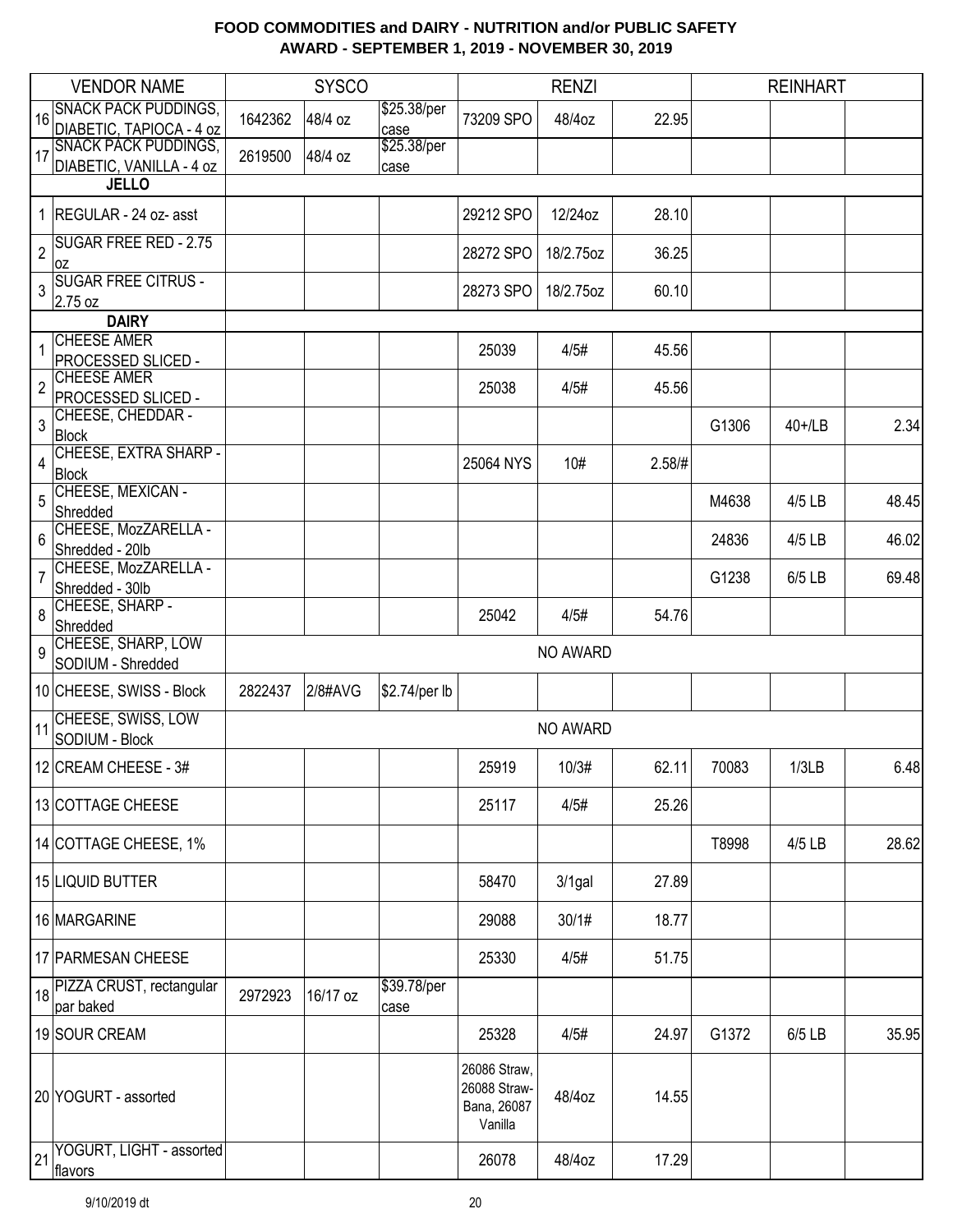|                | <b>VENDOR NAME</b>                                   |         | <b>SYSCO</b> |                     |           | <b>RENZI</b> |       |       | <b>REINHART</b> |       |
|----------------|------------------------------------------------------|---------|--------------|---------------------|-----------|--------------|-------|-------|-----------------|-------|
| 22             | YOGURT, VANILLA - 2 lb -<br>5 <sub>lb</sub>          | 6472502 | $6/4$ lb     | \$27.18/per<br>case | 76516     | 6/32oz       | 13.10 |       |                 |       |
| 23             | YOGURT, VANILLA - 4 - 6<br>loz                       | 9903576 | 12/5.3 oz    | \$10.27/per<br>case | 26154 SPO | 12/6oz       | 8.80  |       |                 |       |
|                | <b>COOKIES &amp; CRACKERS</b>                        |         |              |                     |           |              |       |       |                 |       |
|                | COOKIES, CHOCOLATE                                   |         |              |                     |           |              |       |       |                 |       |
|                | CHIP, frozen ready to bake                           |         |              |                     |           |              |       | 17858 | 16/LB           | 30.82 |
|                | dough - 1 oz - 1.5 oz<br>COOKIES, OATMEAL,           |         |              |                     |           |              |       |       |                 |       |
| $\overline{2}$ | frozen ready to bake dough -                         |         |              |                     |           | NO AWARD     |       |       |                 |       |
|                | COOKIES, OATMEAL                                     |         |              |                     |           |              |       |       |                 |       |
|                | 3 RAISIN, frozen ready to                            |         |              |                     |           |              |       | 17868 | 16/LB           | 30.49 |
|                | bake dough - 1 oz - 1.5 oz                           |         |              |                     |           |              |       |       |                 |       |
|                | <b>COOKIES, PEANUT</b>                               |         |              |                     |           |              |       |       |                 |       |
|                | 4 BUTTER, frozen ready to                            |         |              |                     | 11453 SPO | 324/1oz      | 32.94 |       |                 |       |
|                | bake dough - 1 oz - 1.5 oz<br>COOKIES, SUGAR, frozen |         |              |                     |           |              |       |       |                 |       |
| 5              | ready to bake dough - 1 oz -                         |         |              |                     |           |              |       | 17888 | 16/LB           | 25.13 |
|                | <b>COOKIES, WHITE CHIP</b>                           |         |              |                     |           |              |       |       |                 |       |
|                | 6   MACADAMIAN NUT, frozen                           |         |              |                     |           |              |       | 17676 | 16/LB           | 41.61 |
|                | ready to bake dough - 1 oz -                         |         |              |                     |           |              |       |       |                 |       |
|                | 7 FIG NEWTONS                                        |         |              |                     | 72051     | 120/2oz      | 47.10 |       |                 |       |
| 8              | FIG NEWTONS, individual<br>package                   | 4220554 | 120/1 oz     | \$40.76/per<br>case | 72024 SPO | 120/1oz      | 39.50 |       |                 |       |
| 9              | <b>GRAHAM CRACKERS,</b>                              |         |              |                     | 28125     | 200/2ct      | 20.85 |       |                 |       |
|                | individual package                                   |         |              |                     |           |              |       |       |                 |       |
| 10             | LORNA DOONE COOKIE,                                  | 4125852 | 120/1 oz     | \$25.75/per         |           |              |       |       |                 |       |
|                | individual package<br>SALTINE - KRISPY,              |         |              | case                |           |              |       |       |                 |       |
| 11             | individual package                                   |         |              |                     | 73314     | 500/2ct      | 11.75 |       |                 |       |
|                | <b>SALTINES UNSALTED</b>                             |         |              |                     |           |              |       |       |                 |       |
| 12             | TOPS, individual package                             |         |              |                     | 73312     | 500/2ct      | 18.98 |       |                 |       |
| 13             | <b>SUGAR FREE COOKIE,</b>                            |         |              |                     | 32509     | 106/.75oz    | 29.20 |       |                 |       |
|                | Chocolate, individual                                |         |              |                     |           |              |       |       |                 |       |
| 14             | SUGAR FREE COOKIE,<br>Lemon, individual package      |         |              |                     | 32510     | 106/.75oz    | 29.20 |       |                 |       |
|                | 15 SUGAR FREE COOKIE,                                |         |              |                     |           |              |       |       |                 |       |
|                | Short Bread, individual                              |         |              |                     | 83086 SPO | 120/1oz      | 42.09 |       |                 |       |
|                | <b>MISC</b>                                          |         |              |                     |           |              |       |       |                 |       |
|                | 1 COFFEE, REGULAR - 2 oz                             |         |              |                     | 71021     | 84/2oz       | 57.14 |       |                 |       |
|                | 2 COFFEE, DECAF - 2 oz                               |         |              |                     | 71216     | 84/2oz       | 67.21 |       |                 |       |
| 3              | <b>BLACK PEPPER SHAKER-</b><br>disposable            |         |              |                     | 67190     | 48/1.5oz     | 40.39 |       |                 |       |
|                | <b>BREAD STICKS - WHOLE</b>                          |         | 144/1.5 oz   | \$32.80/per         |           |              |       |       |                 |       |
| 4              | <b>WHEAT</b>                                         | 4898226 |              | case                |           |              |       |       |                 |       |
| 5              | <b>GARLIC BREAD -</b>                                |         |              |                     | 51399     | 12/10oz      | 21.40 |       |                 |       |
|                | <b>BUTTERTOP</b>                                     |         |              |                     |           |              |       |       |                 |       |
| 6              | <b>GLUTEN FREE - BAGELS,</b><br>asst                 |         |              |                     | 51171     | 24/3.5oz     | 26.20 |       |                 |       |
|                | 7 GLUTEN FREE - BREAD                                |         |              |                     | 10377     | 12/14oz      | 49.74 |       |                 |       |
| 8              | <b>GLUTEN FREE - CHEX</b><br><b>CEREAL</b>           |         |              |                     |           | NO AWARD     |       |       |                 |       |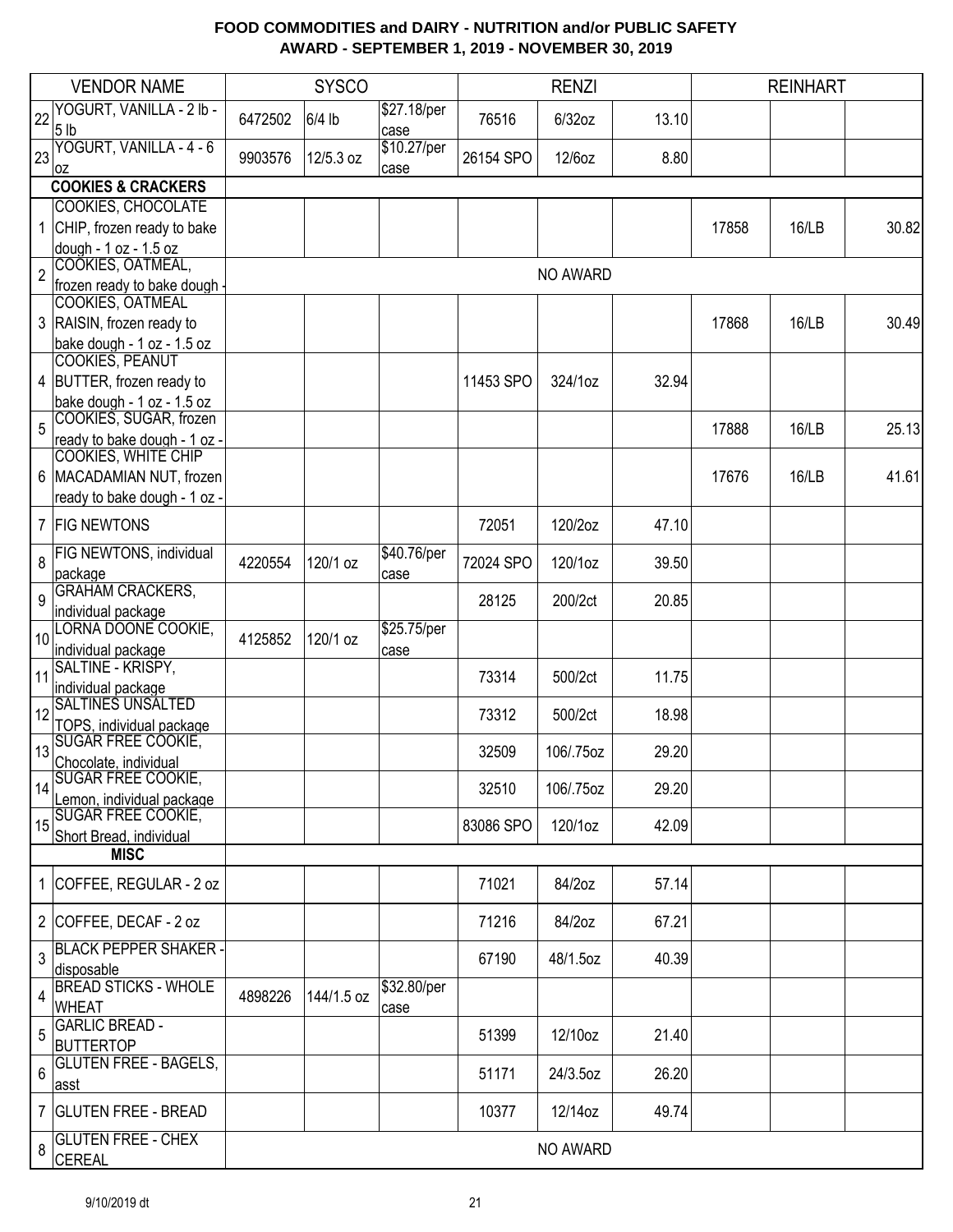|    | <b>VENDOR NAME</b>                               |         | <b>SYSCO</b> |                     |              | <b>RENZI</b> |       |       | <b>REINHART</b> |       |
|----|--------------------------------------------------|---------|--------------|---------------------|--------------|--------------|-------|-------|-----------------|-------|
| 9  | <b>GLUTEN FREE - FROZEN</b>                      |         |              |                     | 93577, 93578 | 96/4oz ALL   | 31.99 | 56472 | 36/CNT          | 43.02 |
|    | SHERBERT, asst                                   |         |              |                     | 93580        | <b>SPO</b>   |       |       |                 |       |
| 10 | <b>GLUTEN FREE -</b><br>MUFFINS, asst            |         |              |                     |              |              |       | G2160 | 8/12 CNT        | 32.24 |
|    | 11 HAMBURGER ROLL                                |         |              |                     |              |              |       | K2466 | 96/CNT          | 22.38 |
|    | 12 HOT DOG ROLL                                  |         |              |                     | 37615        | 8/12ct       | 23.95 |       |                 |       |
|    | 13 KOSHER - BREAD                                | 2492199 | 10/36 oz     | \$40.01/per<br>case |              |              |       |       |                 |       |
| 14 | <b>KOSHER - CHOW MEIN</b><br><b>DINNER</b>       |         |              |                     |              | NO AWARD     |       |       |                 |       |
| 15 | KOSHER - CHICKEN<br><b>DINNER</b>                | 5572989 | 6/13.5 oz    | \$38.79/per<br>case |              |              |       |       |                 |       |
| 16 | <b>KOSHER - CHICKEN LEG</b><br><b>DINNER</b>     |         |              |                     |              | NO AWARD     |       |       |                 |       |
|    | 17 KOSHER - COLD CUTS                            |         |              |                     |              | NO AWARD     |       |       |                 |       |
|    | 18 KOSHER - FISH DINNER                          |         |              |                     |              | NO AWARD     |       |       |                 |       |
| 19 | <b>KOSHER - POT ROAST</b><br><b>DINNER</b>       | 5735749 | 6/12 oz      | \$40.49/per<br>case |              |              |       |       |                 |       |
| 20 | <b>KOSHER - SALISBURY</b><br><b>STEAK DINNER</b> |         |              |                     |              | NO AWARD     |       |       |                 |       |
| 21 | KOSHER - SLICED<br><b>CHEESE</b>                 | 3212117 | $4/5$ lb     | \$54.83/per<br>case |              |              |       |       |                 |       |
| 22 | KOSHER - SPAGHETTI &<br><b>MEATBALL DINNER</b>   | 5574410 | 6/13 oz      | \$38.62/per<br>case |              |              |       |       |                 |       |
| 23 | KOSHER - TURKEY<br><b>DINNER</b>                 | 5735756 | 6/12 oz      | \$38.64/per<br>case |              |              |       |       |                 |       |
| 24 | <b>READY MADE BISCUITS -</b><br>3"               |         |              |                     |              |              |       | B5526 | 120/2.25        | 31.24 |
| 25 | <b>READY MADE BISCUITS -</b><br>2"               |         |              |                     | 36843        | 105/2"       | 20.15 |       |                 |       |
|    | 26 SALT SHAKER -<br>disposable                   |         |              |                     | 67189        | 48/4oz       | 10.70 |       |                 |       |
|    | 27 SPRAY COATING (pan)                           |         |              |                     | 66424        | 6/17oz       | 16.55 |       |                 |       |
|    | 28 TORTILLA CHIPS                                |         |              |                     | 60054        | 3/2#         | 9.84  |       |                 |       |
|    | 29 TORTILLA SHELLS                               |         |              |                     | 60052        | 200/5.25"    | 11.77 |       |                 |       |
|    | <b>MILK</b>                                      |         |              |                     |              |              |       |       |                 |       |
|    | 1 WHOLE MILK - gal                               |         |              |                     |              |              |       | J4458 | <b>4/1 GAL</b>  | 17.43 |
|    | 2 WHOLE MILK - 1/2 gal                           |         |              |                     |              |              |       | J9324 | 9/.5 GAL        | 19.94 |
|    | 3 WHOLE MILK - 8 oz                              |         |              |                     |              |              |       | J9318 | 50/8 OZ         | 12.37 |
|    | 4 SKIM MILK - 1/2 gal                            |         |              |                     |              |              |       | J4460 | 9/.5 GAL        | 17.43 |
|    | 5 SKIM MILK - 8 oz                               |         |              |                     |              |              |       | J9340 | 50/8 OZ         | 10.36 |
|    | $6$ 2% MILK - 8 oz                               |         |              |                     |              |              |       | J9320 | 50/8 OZ         | 11.62 |